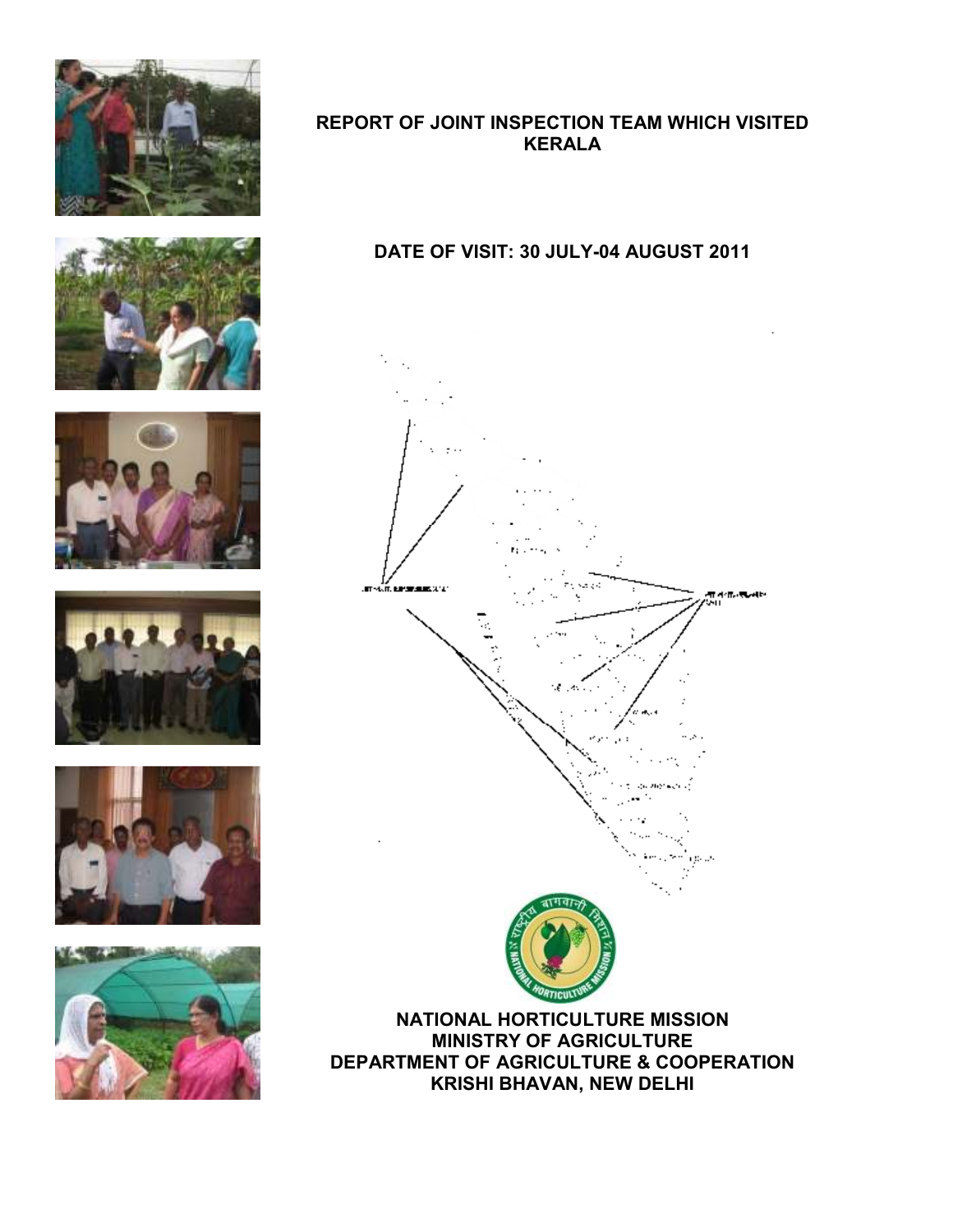# INDEX

| <b>Topic</b>                                                            | Page No.       |
|-------------------------------------------------------------------------|----------------|
| <b>Main Observations</b>                                                | 3              |
| <b>KOTTAYAM DISTRICT</b>                                                | 5              |
| Interventions                                                           | 6              |
| <b>Observations</b>                                                     | $\overline{7}$ |
| Glimpses of activities visited                                          | 9              |
| <b>ERNAKULAM DISTRICT</b>                                               | 11             |
| Interventions                                                           | 11             |
| <b>Observations</b>                                                     | 12             |
| Glimpses of activities visited                                          | 15             |
| <b>THRISSUR DISTRICT</b>                                                | 16             |
| Interventions                                                           | 16             |
| <b>Observations</b>                                                     | 17             |
| Glimpses of activities visited                                          | 19             |
| <b>Kerala Agricultural University</b><br>Glimpses of activities visited | 22             |
| <b>PALAKKAD DISTRICT</b>                                                | 23             |
| Interventions                                                           | 23             |
| <b>Observations</b>                                                     | 24             |
| Glimpses of activities visited                                          | 26             |
| <b>Centre for Perishable Cargo</b>                                      | 27             |
| Glimpses of activities visited                                          | 29             |
| <b>Status of project on Vegetable Initiative</b>                        | 30             |
| Glimpses of activities visited                                          | 32             |

| <b>Annexure I</b>  | Area, Production and Productivity in Ernakulam district              |
|--------------------|----------------------------------------------------------------------|
| <b>Annexure II</b> | Recommendations relating to Horticulture Development<br>in Attappady |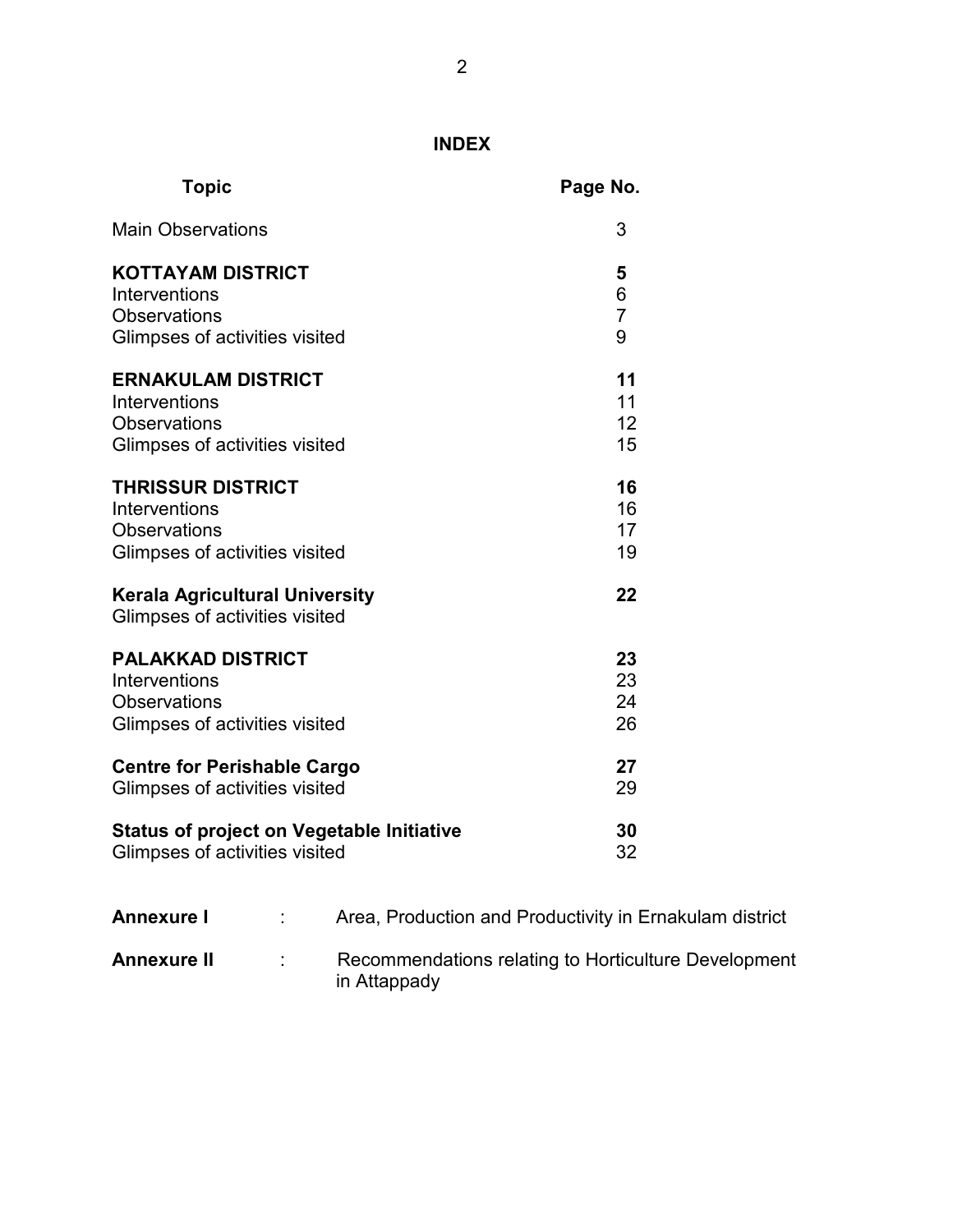### REPORT OF THE JOINT INSPECTION TEAM UNDER THE LEADERSHIP OF DR. JOSE C. SAMUEL, CHIEF CONSULTANT (NHM) WHICH VISITED KERALA DURING  $30^{th}$  JULY to  $4^{th}$  AUGUST, 2011.

 The Joint Inspection Team (JIT) comprising of the following Members visited Kerala during  $30<sup>th</sup>$  July to  $4<sup>th</sup>$  August, 2011 to review the progress under the National Horticulture Mission (NHM) in the State:

- 1. Dr. Jose C. Samuel, Chief Consultant (NHM) Team Leader
- 2. Shri Suresh Rawat, Chief Consultant (Media) from 31.07.2011
- 3. Dr. T.R Gopalkrishnan, Director of Research Kerala Agricultural Research University, Thrissur (on 3.8.2011)
- 4. Dr. (Ms) Anu C. Krishna, Associate Professor, Regional Agricultural Research Station, Kumarakom (on 31.07.2011)
- 5. Dr. (Ms) Anu Varghse, PI, PFDC, Tavanur-from 1.08.2011
- 6. Dr. V. Sreekumaran, Professor & Head, RRI, Vyttila (on 1.8.2011)
- 7. Shri.K. Babu, Joint Director of Horticulture, SHM, Thiruvanthapuram
- 8. Shri Shivanandan, Director, Project Planning & Implementation, Vegetable and Fruit Promotion Council of Kerala (VFPCK).

 The JIT covered the districts of Kottayam, Ernakulam, Thrissur, Palakkad besides covering the project based activities at Kerala Agricultural University, Vellanikara, Thrissur and the Centre for Perishable Cargo at Cochin International Airport Ltd. (CIAL).

 The JIT interacted with the District Collectors and Chairman of District Mission Committee in each of these District, except Palakkad.

### MAIN OBSERVATIONS

1. There is good scope for promoting protected cultivation of high value vegetables and flowers in the high ranges like Vagomon in Kottyam district and Nelliyampathy, Pallakhad district. The main focus should be in harnessing off season production of high value vegetables and flowers.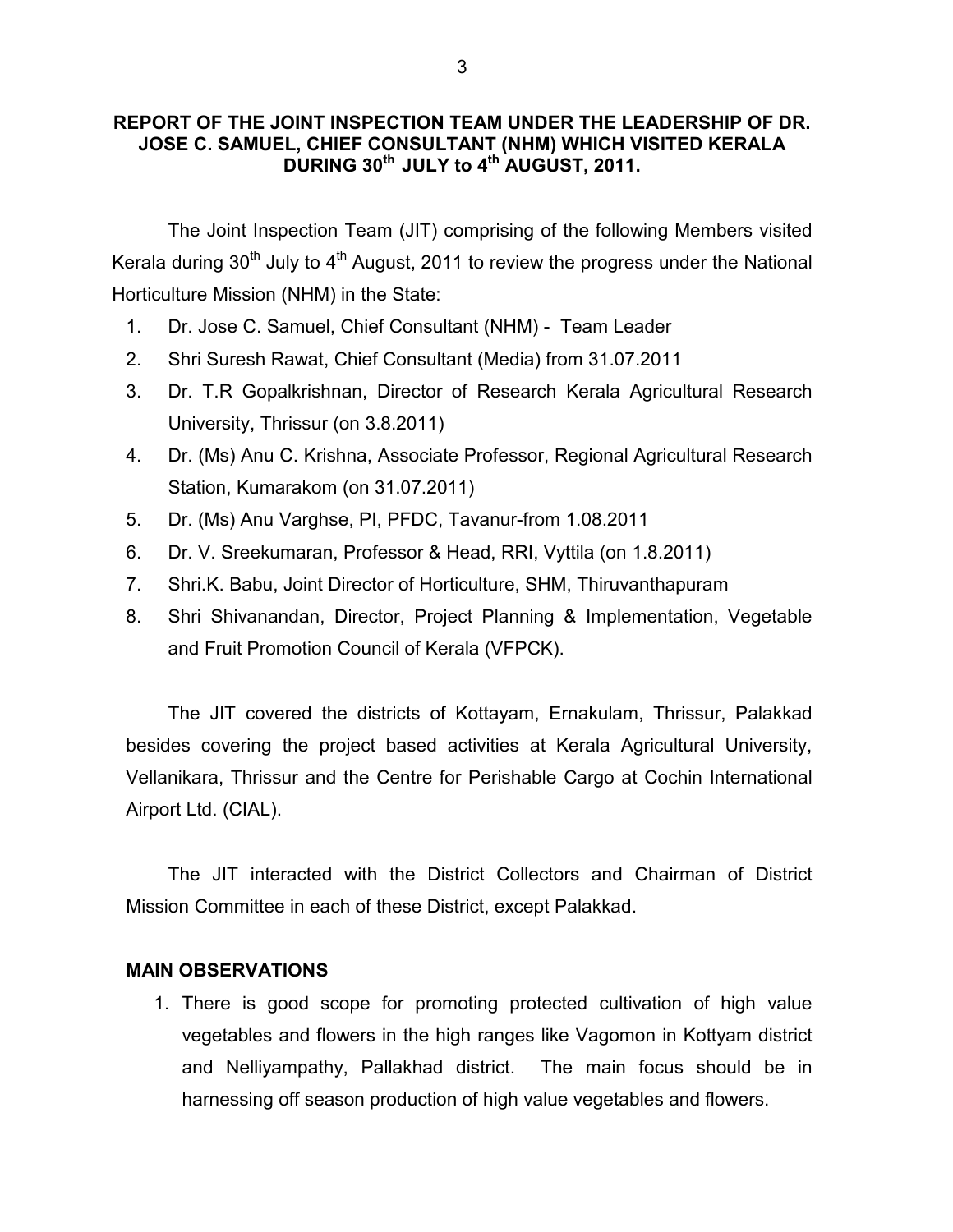- 2. Model Floriculture Unit established at Nelliyampathy need to be monitored properly. The unit has been established through NERAMAC by involving a Delhi Based firm viz. Steel Biotech Ltd. There has been high mortality of the Gerbera plants produced through Tissue Culture due to poor internal drainage in the shade net house. While the funding was being done directly by the SHM HQ at Thiruvanthapuram, the District Officials were not aware of the objectives of the project. They were also not aware of the varieties of planting material being planted under protected cover.
- 3. Farmers need to be provided training on protected cultivation. The poly house constructed by Ms Mary Mathew at Kakkanathu needs better management and maintenance of the structure.
- 4. There is high demand for planting material for nendran variety of banana. Most of the farmers are making their own arrangements for taking up sucker based plantation. The TC labs established in the public and private sector are not producing the required quantity of planting material. TC lab set up at Punkeelam village, lacks proper hyegine, as the unit was located adjacent to a saw mill.
- 5. The model nursery under establishment at Govt. Orange & Vegetable Farm, Nelliyampathy, Pallakkad lacks proper lay out plan. Mother Plants have been supplied directly by SHM HQ without indicating the varietal details and characteristics.
- 6. There is good scope for development of water resources in conjunction with micro irrigation as being done in Kottayam and Thrissur districts.
- 7. Rural markets set up by VFPCK with NHM assistance at Koovapady and Pazhayannur is facilitating the farmers to sell their fruits and vegetables at remunerative rates. The marketing network needs to be strengthened along with establishment of wholesale/ Terminal Markets. Even in the existing rural markets better facilities like auction platform and shed needs to be provided. The market visited at Koovapady lacked these basic facilities.
- 8. Kerala Agricultural University along with affiliated Colleges, Research Stations and KVKs have been associated with developmental projects covering planting material, INM/IPM Infrastructure, Protected cultivation, Organic Farming (FLD), and HRD. While manpower and technical support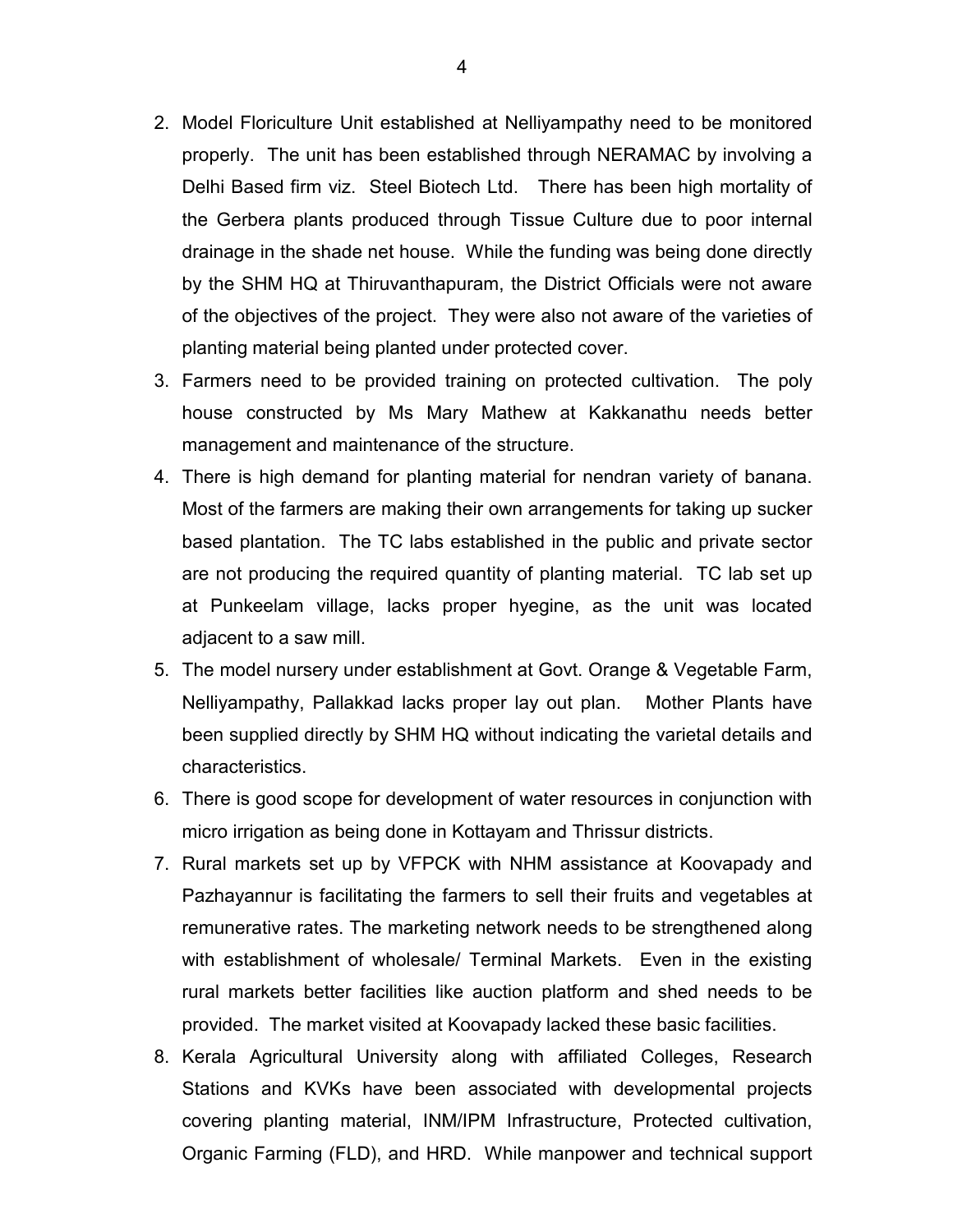is being provided by the University the sustainability of these projects will depend on adopting a commercial scale rather than implementation on a research mode.

9. The Centre for Perishable Cargo set up at CIAL is facilitating the export of vegetables. Infrastructure development of ancillary facilities need to be completed expeditiously. In this context the power supply to the newly established sub station needs to be expedited by Kerala State Electricity Board (KSEB).

### KOTTAYAM DISTRICT

The details of area, production and productivity of main horticultural crops in the district are given in Table 1.

| Year                | 2006-07      |                |                          | 2008-09      |                |                          | % Difference        |                |                          |
|---------------------|--------------|----------------|--------------------------|--------------|----------------|--------------------------|---------------------|----------------|--------------------------|
| Name of the<br>crop | Area<br>(ha) | Prodn.<br>(MT) | <b>Pdctvty</b><br>(T/ha) | Area<br>(ha) | Prodn.<br>(MT) | <b>Pdctvty</b><br>(T/ha) | <b>Area</b><br>(ha) | Prodn.<br>(MT) | <b>Pdctvty</b><br>(T/ha) |
| Mango               | 3000         | 16800          | 5.6                      | 2849         | 15054          | 5.6                      | $-5.0$              | $-10.4$        | 0.0                      |
| Banana              | 6288         | 55247          | 8.8                      | 6650         | 59957          | 9                        | 5.8                 | 8.5            | 2.3                      |
| Pineapple           | 998          | 4682           | 4.7                      | 1689         | 9769           | 5.8                      | 69.2                | 108.7          | 23.4                     |
| Pepper              | 10418        | 1754           | 0.2                      | 9573         | 1347           | 0.14                     | $-8.1$              | $-23.2$        | $-30.0$                  |
| Ginger              | 230          | 645            | 2.8                      | 193          | 528            | 2.7                      | $-16.1$             | $-18.1$        | $-3.6$                   |
| Turmeric            | 169          | 401            | 2.4                      | 169          | 388            | 2.3                      | 0.0                 | $-3.2$         | $-4.2$                   |
| Nutmeg              | 1147         | 747            | 0.6                      | 1236         | 743            | 0.6                      | 7.8                 | $-0.5$         | 0.0                      |
| Cashew              | 589          | 226            | 0.4                      | 554          | 160            | 0.3                      | $-5.9$              | $-29.2$        | $-25.0$                  |
|                     | 22839        | 80502          |                          | 22913        | 87946          |                          | 47.58               | 32.46          |                          |

Table 1. Area Production & Productivity of Major Horticutlure Crops of Kottayam District

Source: APP 2011-12 of SHM, Kerala

 A variety of plantation crops are being cultivated in Kottayam district of which almost 60% of the area is under rubber followed by coconut (22%).

 The main crop identified for development in the district under NHM are mango, aonla, banana, pineapple, pepper, ginger, turmeric, nutmeg, cashew, cocoa, flowers and aromatic plants. Beekeeping and mushroom cultivation are also being taken up.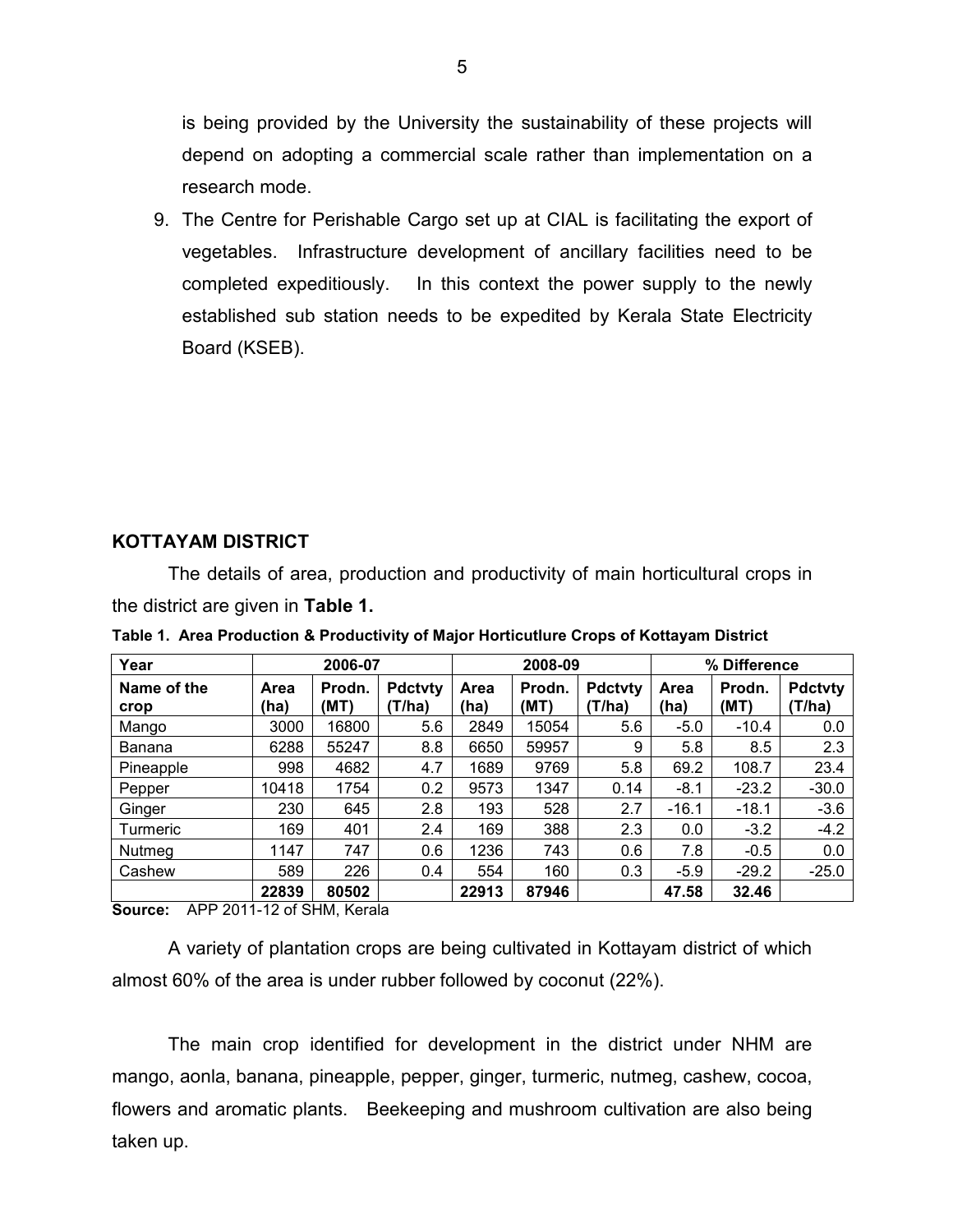There has been improvement in the area and production of banana and pineapple in the district, although NHM interventions were not initiated in full scale. The NHM Scheme was introduced in Kottayam District during the year 2009-10. The SHM has, however, been implementing area expansion programmes in the district since 2005-06.

#### Interventions

 The main interventions taken up in Kottayam district are area expansion, rejuvenation, protected cultivation, creation of water resources, INM/IPM including infrastructure like Bio control lab, organic farming, and farm mechanization. The details of investment made under NHM in the district are given in Table 2.

| Year    | Amount (Rs. in lakh) |         | <b>Main activities</b>                                                                                             |
|---------|----------------------|---------|--------------------------------------------------------------------------------------------------------------------|
|         | Release              | Exp.    |                                                                                                                    |
| 2006-07 | 100.00               |         |                                                                                                                    |
| 2007-08 | 300.00               | 400.04  | Area expansion                                                                                                     |
| 2008-09 | 300.00               | 112.21  | Area expansion                                                                                                     |
| 2009-10 | 400.00               | 414.31  | Nursery, Area expansion,<br>rejuvenation.                                                                          |
| 2010-11 | 255.00               | 262.05  | expansion,<br>Area<br>rejuvenation, protected<br>cultivation,<br><b>INM</b><br>Infrastructure,<br>Rural<br>Market. |
| 2011-12 | 125.00               | 62.94   | Area<br>expansion,<br>rejuvenation, protected<br>cultivation, PHM.                                                 |
| Total   | 1480                 | 1251.55 |                                                                                                                    |

Table 2: Investments made under NHM in Kottayam District

 The JIT visited various activities covering area expansion, protected cultivation, creation of water resources and Bio control lab. The JIT also visited a banana ripening chamber for which subsidy has been sought during the current financial year 2011-12.

 Mrs. Lalimma Joseph, Deputy Director of Agriculture (Hort.), Kottayam accompanied the Team during the visit.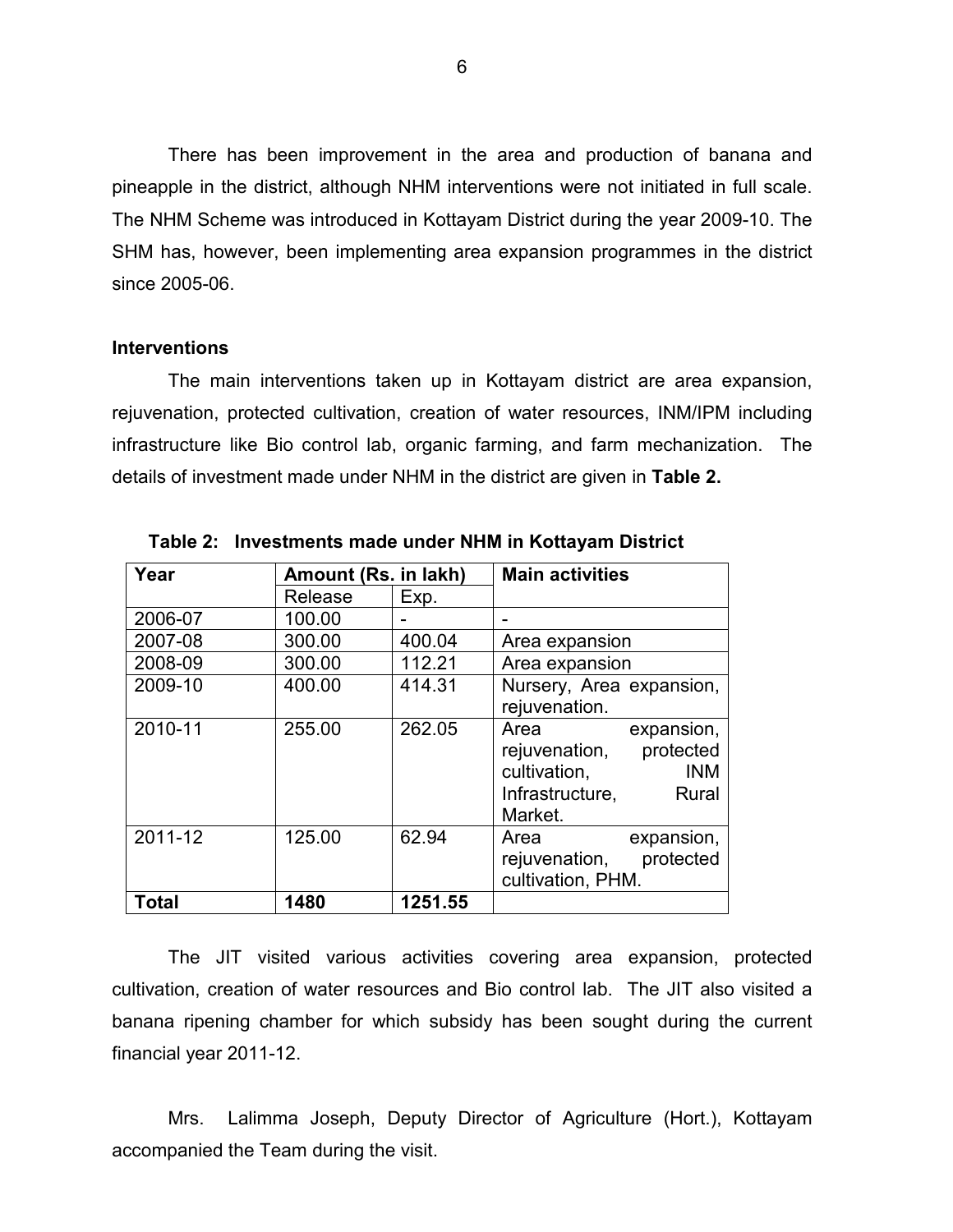#### **Observations**

- 1. There is high demand for cultivation of nendran banana in the district. Adequate quantity of planting material need to be ensured for this purpose. Presently the farmers are making their own arrangements to procure the planting material from a nursery located in Pala Block. There is scope for promoting Tissue culture banana.
- 2. Disbursement of subsidy amount for the area expansion activity taken up by Shri Vijayan Vellappasal for banana and Shri A.J Sebastian for pineapple, needs to be expedited.
- 3. Creation of individual water resource by Ms. Rosamma Mathew has helped in irrigating the nutmeg plantation by deploying innovative techniques of water conveyance from the water source through piped systems to individual trees. There is ample scope for developing such water resource projects in the district through proper dissemination.
- 4. Protected cultivation in hi-tech green house at Kurishmala Ashram, which is located at an altitude of about 4000 ft, is enabling to produce vegetables for consumption by the Ashram inmates. There is scope for harnessing off season cultivation of vegetables and flowers in the area.
- 5. Due to general awareness about the harmful effects of chemicals, there is a need to popularise the use of IPM/INM technologies through mass campaigns by involving the beneficiaries who have been assisted for infrastructure development under NHM.
- 6. Hardly any Post Harvest Management (PHM) projects have been taken up in the district.

 JIT Members called on the District Collector & Chairperson of District Mission Committee (DMC), Ms Mini Antony who has been overseeing the District Administration since September, 2009. She was appraised about the observations of the JIT.

 During the discussions she mentioned that the Panchayats were getting large sums of many under various schemes in accordance with the requirement that 40%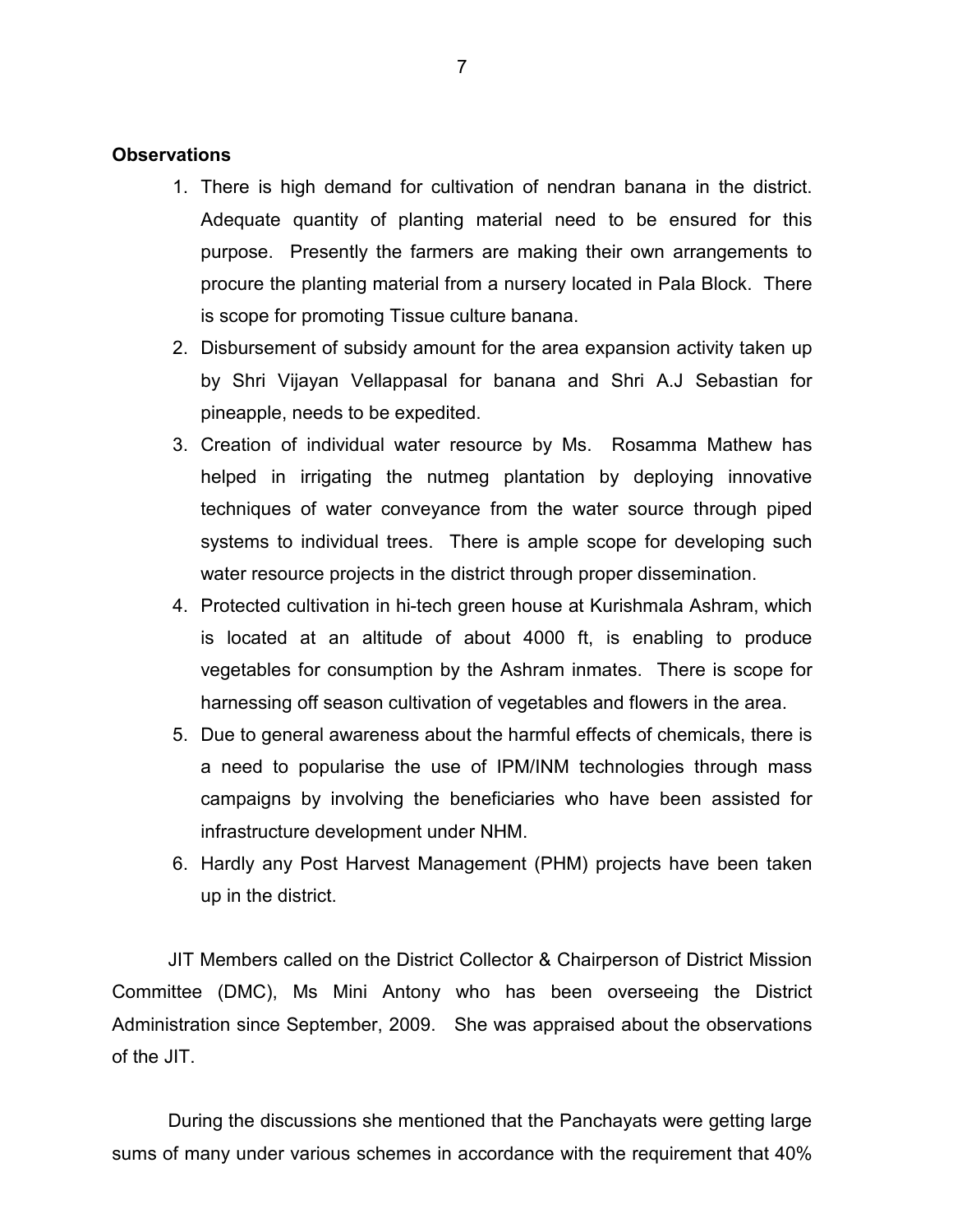of the funds earmarked under various schemes are to be spent directly by the Panchayats. Funds thus earmarked could be used for development of agriculture in the District and for taking up mechanization and creation market infrastructure. Despite her best efforts, the PRIs are not integrating the schemes for development of agriculture in the District. She added that many women SHG have taken up production of cut flowers but they are not able to have proper market tie up.

 Meeting of DMC during 2011-12 is yet to be convened. The DC stated that she will be addressing the issues relating to PHM and marketing during the meeting of the DMC.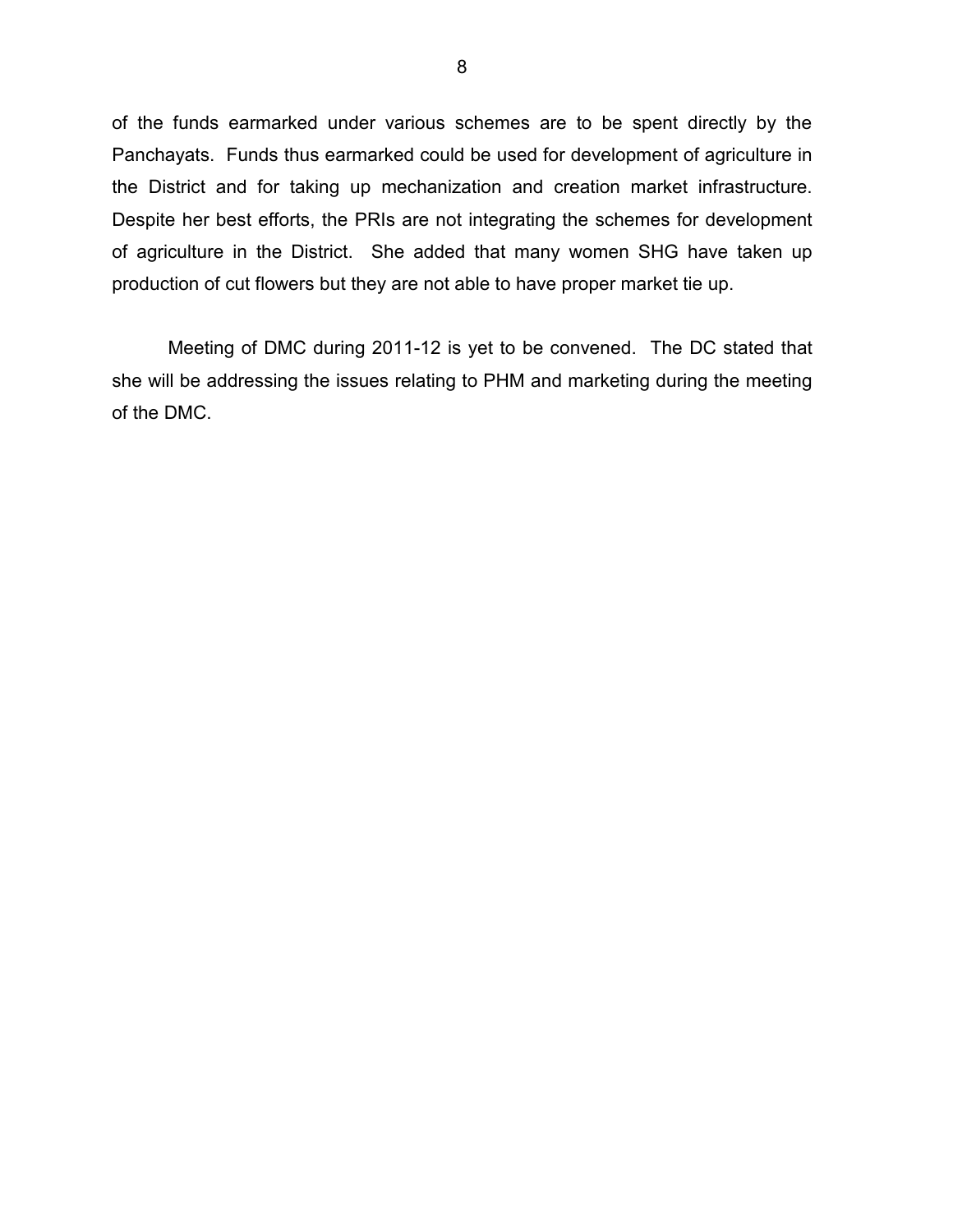### GLIMPSES OF ACTIVITIES VISITIED BY JIT IN KOTTAYAM DISTRICT



Shri Mathews of Kanakakkary Village had availed subsidy for setting up a water tank during 2010-11. By using indigenously developed irrigation system in the form of sprinklers, he has been able to get good yield from his nutmeg plantation.





Vegetable cultivation inside hi-tech green house at Acharya Kurishmala Ashramam, which is located at an altitude of about 4000 ft. Vegetables produced is being used for own consumption. Vegetables being produced include gourds, okra, beans, cauliflower.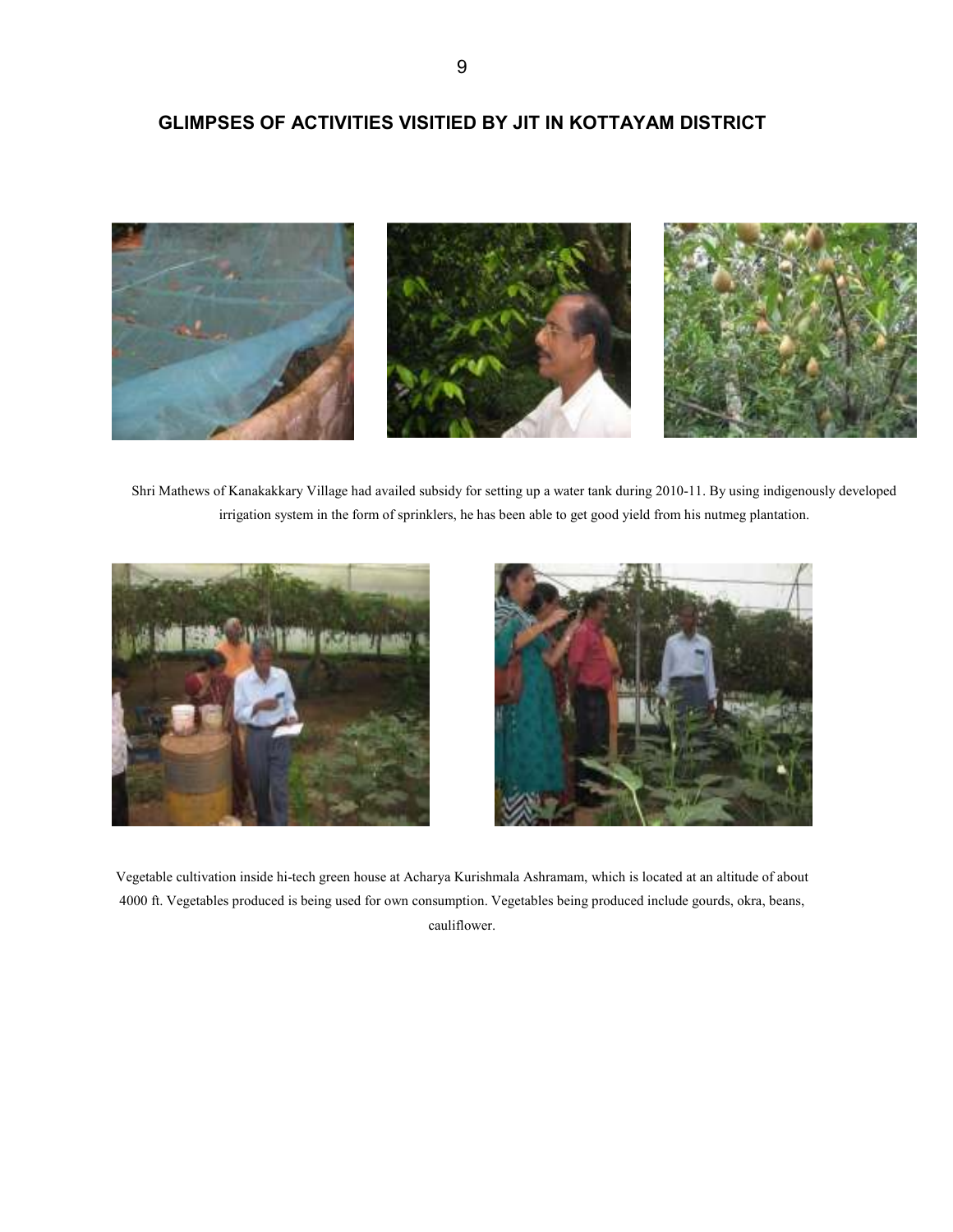## KOTTYAM… (CONTINUED)



Area expansion activities under banana and pineapple at Theekoy and Thalanadu villages. Nendran variety of banana would be fetching a premium price during the ensuing Onam season.



View of Banana ripening chamber established by Shri Antony at Tropical Bio Science, Pala, Kottayam for which subsidy has been applied for.



Bio Control Lab established by Shri K.J. Jacob at Kottayam during 2009-10.



JIT members, interacted with Ms Mini Antony, District Collector and Chairperson of District Mission Committee, Kottayam. She stressed the need for integrating programmes by PRIs for overall development of agriculture in the District.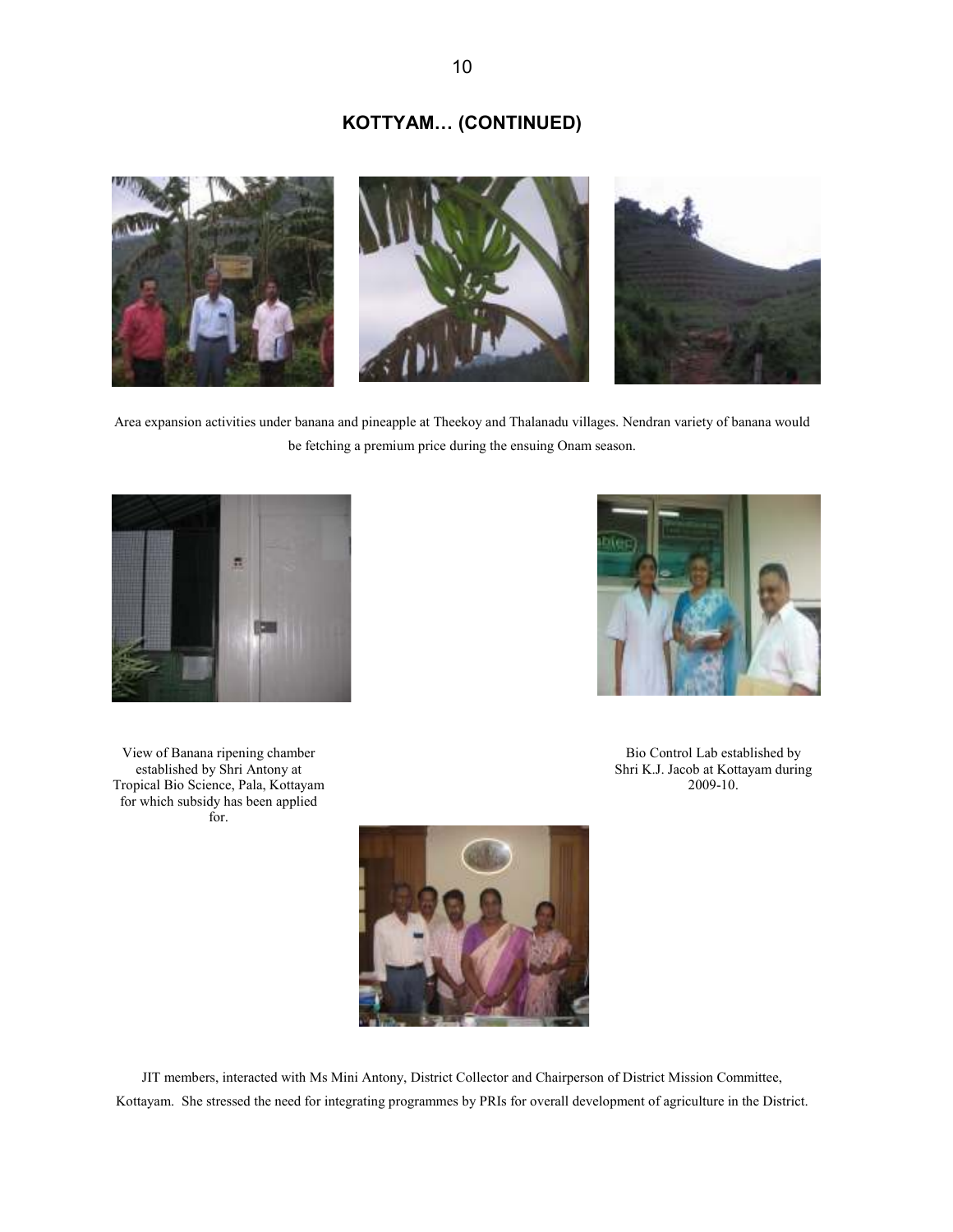#### ERNAKULAM DISTRICT (01.08.2011)

The details of area, production and productivity of major horticultural crops in Ernakulam district are given in Table 3.

| Year                | 2006-07      |                |                         | 2008-09      |                |                          | % Difference |                |                          |
|---------------------|--------------|----------------|-------------------------|--------------|----------------|--------------------------|--------------|----------------|--------------------------|
| Name of<br>the crop | Area<br>(ha) | Prodn.<br>(MT) | <b>Pdctvty</b><br>T/ha) | Area<br>(ha) | Prodn.<br>(MT) | <b>Pdctvty</b><br>(T/ha) | Area<br>(ha) | Prodn.<br>(MT) | <b>Pdctvty</b><br>(T/ha) |
| Mango               | 3892         | 1879           | 4.8                     | 3595         | 17364          | 4.8                      | $-7.6$       | 824.1          | 0.0                      |
| Banana              | 11123        | 95324          | 8.6                     | 10168        | 85974          | 8.5                      | $-8.6$       | $-9.8$         | $-1.2$                   |
| Pineapple           | 7489         | 70045          | 9.3                     | 6108         | 59864          | 9.8                      | $-18.4$      | $-14.5$        | 5.4                      |
| Pepper              | 6637         | 1133           | 0.2                     | 5317         | 928            | 0.2                      | $-19.9$      | $-18.1$        | 0.0                      |
| Ginger              | 396          | 1322           | 3.3                     | 260          | 736            | 2.8                      | $-34.3$      | $-44.3$        | $-15.2$                  |
| Turmeric            | 629          | 1874           | 3                       | 326          | 869            | 2.7                      | $-48.2$      | $-53.6$        | $-10.0$                  |
| Nutmeg              | 5403         | 6070           | 1.1                     | 6005         | 5209           | 0.9                      | 11.1         | $-14.2$        | $-18.2$                  |
| Cashew              | 948          | 438            | 0.5                     | 596          | 241            | 0.4                      | $-37.1$      | $-45.0$        | $-20.0$                  |
| Coconut             | 54710        | 376            | 0.01                    | 46240        | 249            | 0.01                     | $-15.5$      | $-33.8$        | 0.0                      |

Table 3: Area Production & Productivity of Major Horticultural Crops in Ernakulam District

Among horticultural crops, maximum area is under coconut in Ernakulam district, followed by banana.

 The main crops identified for development under NHM in the district are banana, cocoa, pineapple, flowers and spices.

 The area, production and productivity of almost all the horticultural crops have registered a decline. This issue was pointed out to the SHM in February, 2011. While reviewing the matter, Deputy Director of Agriculture (H), Ernakulam provided another set of figures (Annexure I) which is much in variance with the figures provided by the SHM in the AAP 2011-12. SHM need to resovled the discrepancy.

### **Interventions**

 The major interventions taken up under NHM in Ernakulam district are establishment of nurseries, are expansion, rejuvenation, INM/IPM infrastructure creation of water resources, protected cultivation, organic farming and setting up of rural markets. The details of investments made under NHM in Ernakulam district are given in Table 4.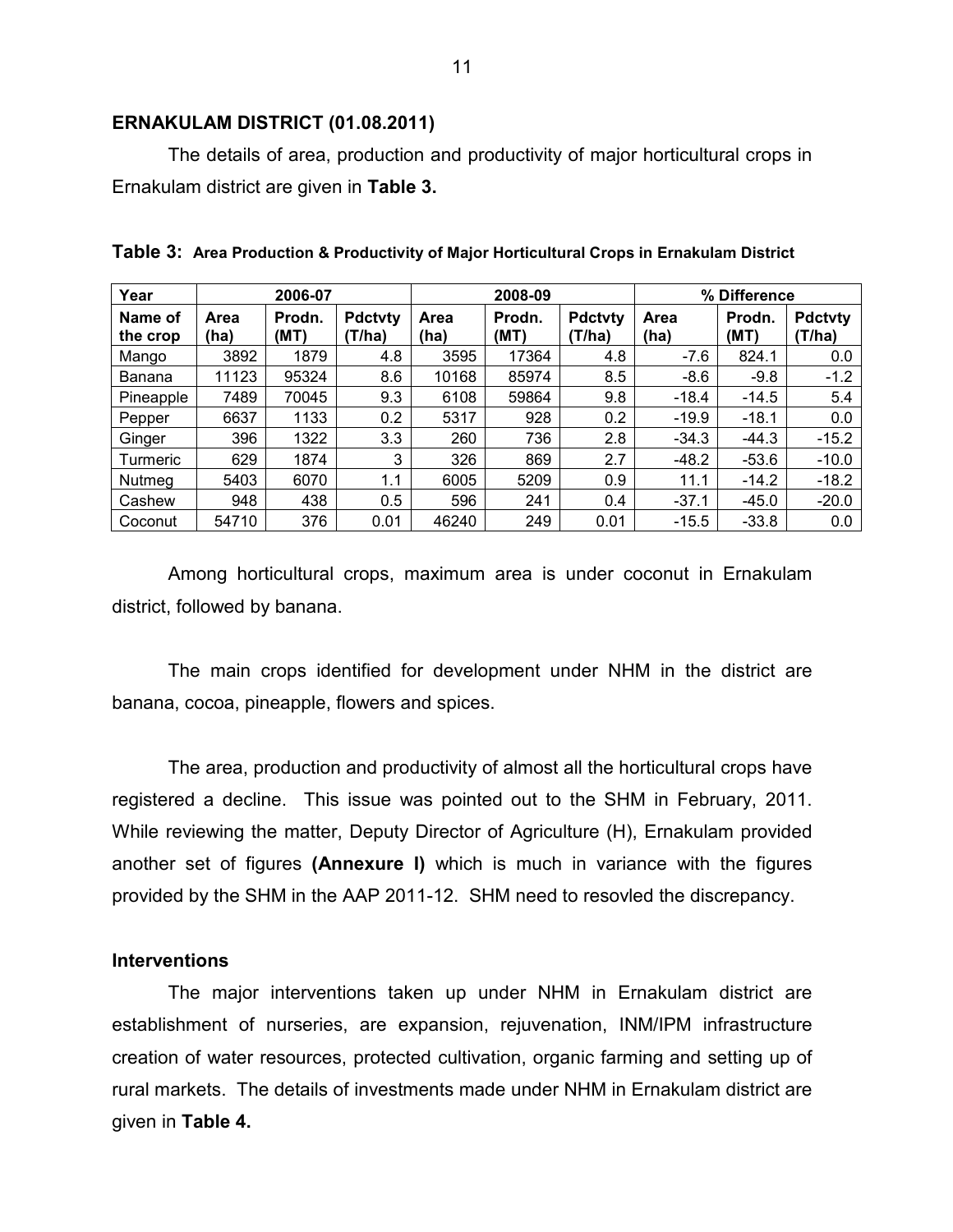| Year        | Amount (Rs. in lakh) |         | <b>Main activities</b>        |  |  |
|-------------|----------------------|---------|-------------------------------|--|--|
|             | Release              | Exp.    |                               |  |  |
| 2005-06     | 47                   |         |                               |  |  |
| 2006-07     | 443.05               | 164.29  | Planting material, area       |  |  |
|             |                      |         | expansion, rejuvenation,      |  |  |
|             |                      |         | Disease forecasting unit,     |  |  |
|             |                      |         | PHM (Pack house)              |  |  |
| 2007-08     | 200.0                | 191.07  | Planting material, area       |  |  |
|             |                      |         | expansion, INM/IPM, Plant     |  |  |
|             |                      |         | Health Clinic (PHC) Rural     |  |  |
|             |                      |         | market, Centre for Perishable |  |  |
|             |                      |         | Cargo at CIAL.                |  |  |
| 2008-09     | 200.0                | 401.65  | Planting material, area       |  |  |
|             |                      |         | expansion, INM/IPM            |  |  |
|             |                      |         | Infrastructure, (PHC)         |  |  |
| 2009-10     | 400.00               | 446.63  | Area expansion, HRD           |  |  |
| 2010-11     | 102.00               | 249.84  | Tissue Culture Lab, Area      |  |  |
|             |                      |         | expansion, protected          |  |  |
|             |                      |         | cultivation                   |  |  |
| 2011-12     | 75.00                | 74.10   | Rural<br>Area expansion,      |  |  |
| (Till June) |                      |         | market.                       |  |  |
| Total       | 1467.05              | 1527.58 |                               |  |  |

Table 4: Investments made under NHM in Ermakulam District

 The JIT visited some of these activities such as rehabilitation of TC lab under private sector, protected cultivation in Green House and rural market.

 Ms Sherifa Thoppia, Deputy Director of Agriculture, Ernakulam was present during the discussions at the District Collectorate. Dr. V. Sreekumaran, Professor & Head, Rice Research Station, Vyttila, KAU and Shri Reji, Field Consultant, SHM accompanied during the field visits.

### **Observations**

1. Rehabilitation of a TC lab was taken up by Hafi Orchids at Ambunadu which is producing planting material of 22 varieties of banana. The planting material is being mostly sold outside the State. The cost of the planting material range from Rs. 25 to Rs. 35 per plant, depending on the variety. Planting material for orchids and anthurium are also being produced by the Tissue Culture lab.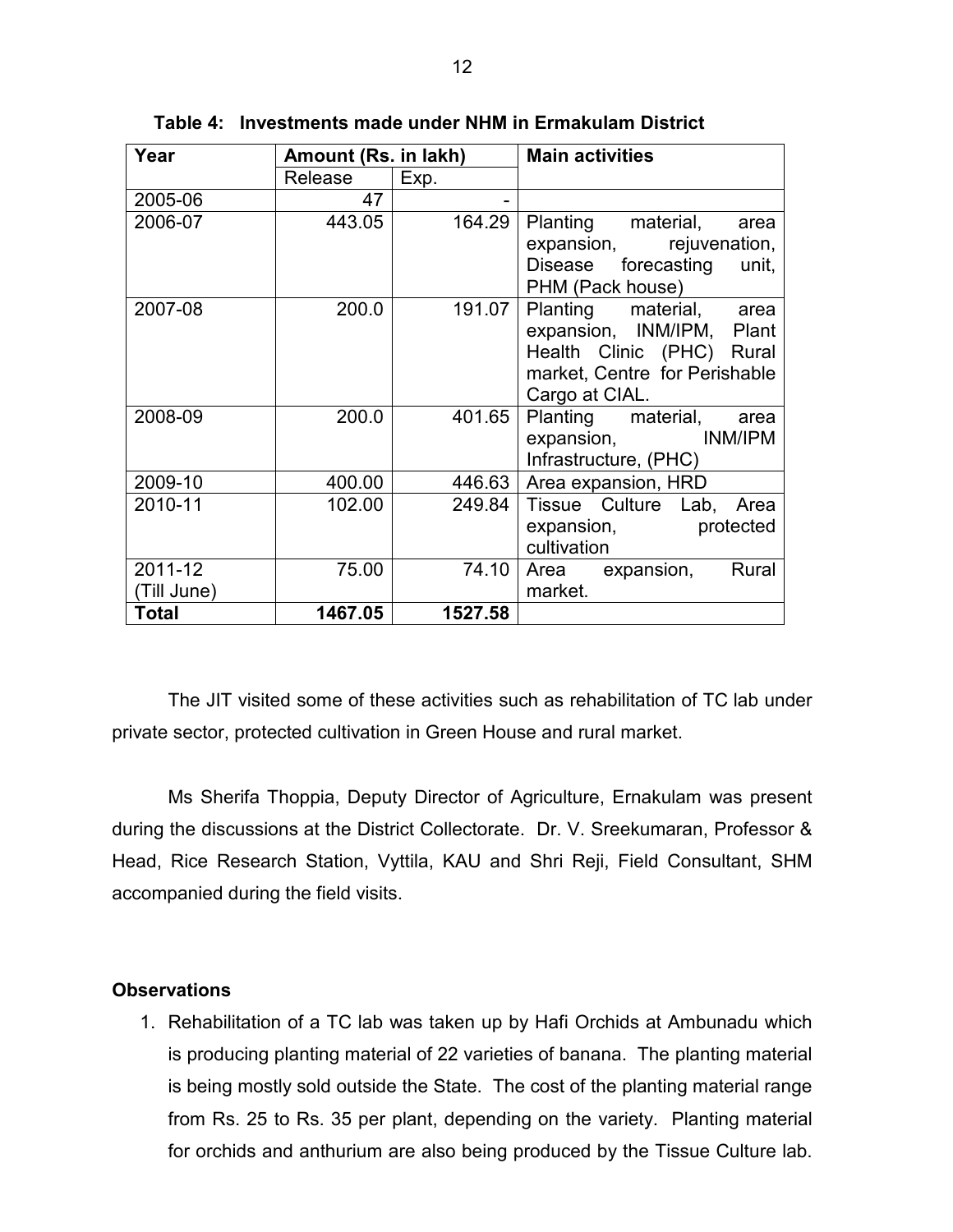Mother block has been maintained in which some banana plants have been imported form South Africa. A subsidy assistance of Rs. 4.00 lakh was provided during 2007-08. Director, VFPCK, who accompanied the JIT, mentioned that they had some clarification about the cost of planting material of banana from the unit for banana, which was not responded to by the proprietor.

- 2. While sanctioning project, SHM, Kerala should undertake a MOU with TC lab to supply predetermined quantity of planting material of the mandated crop of the locality at reasonable rates.
- 3. The rural market established by VFPCK at Koovapady during 2007-08 with an assistance of Rs. 3.75 lakh is being run by Swasraya Karshak Samity (SKS) comprising of 395 members. It has an Executive Committee comprising of 21 members. Besides, about 580 non members are also availing the market facility, mainly for trading bananas. The market functions on two days in a week (Sundays and Wednesday) when the Member as well as non member producers bring their produce to the market for sale. The sale of produce has increased from Rs. 111.00 lakh during 2006-07 to Rs. 254.80 lakh in 2010-11. During the time of the visit, it was noted that the condition of the market needed improvement in terms of raised platform and drainage. Since the market is deriving an income of over Rs. 2.5 crore every year, some amount needs to be invested for improving the infrastructure facilities. Director, VFPCK, agreed to do the needful.
- 4. Ms Mary Mathew of Kakkanathu village has taken up vegetable cultivation in 90 Sq. m (18 mx 5 m) area of green house constructed at a cost of Rs. 51,160 during 2010-11. Subsidy amount of Rs. 12,000/- is yet to be disbursed. A group of seven cultivators have taken up protected cultivation in similar structure in the area. On enquiry about the reason for taking up protected cultivation it was informed that they were motivated after attending a workshop organized by a KVK. The farmers, however did not have any knowledge or training on protected cultivation. The local Agriculture Officer was advised to organized a study tour to PFDC, Tavanur for the benefit of the farmers.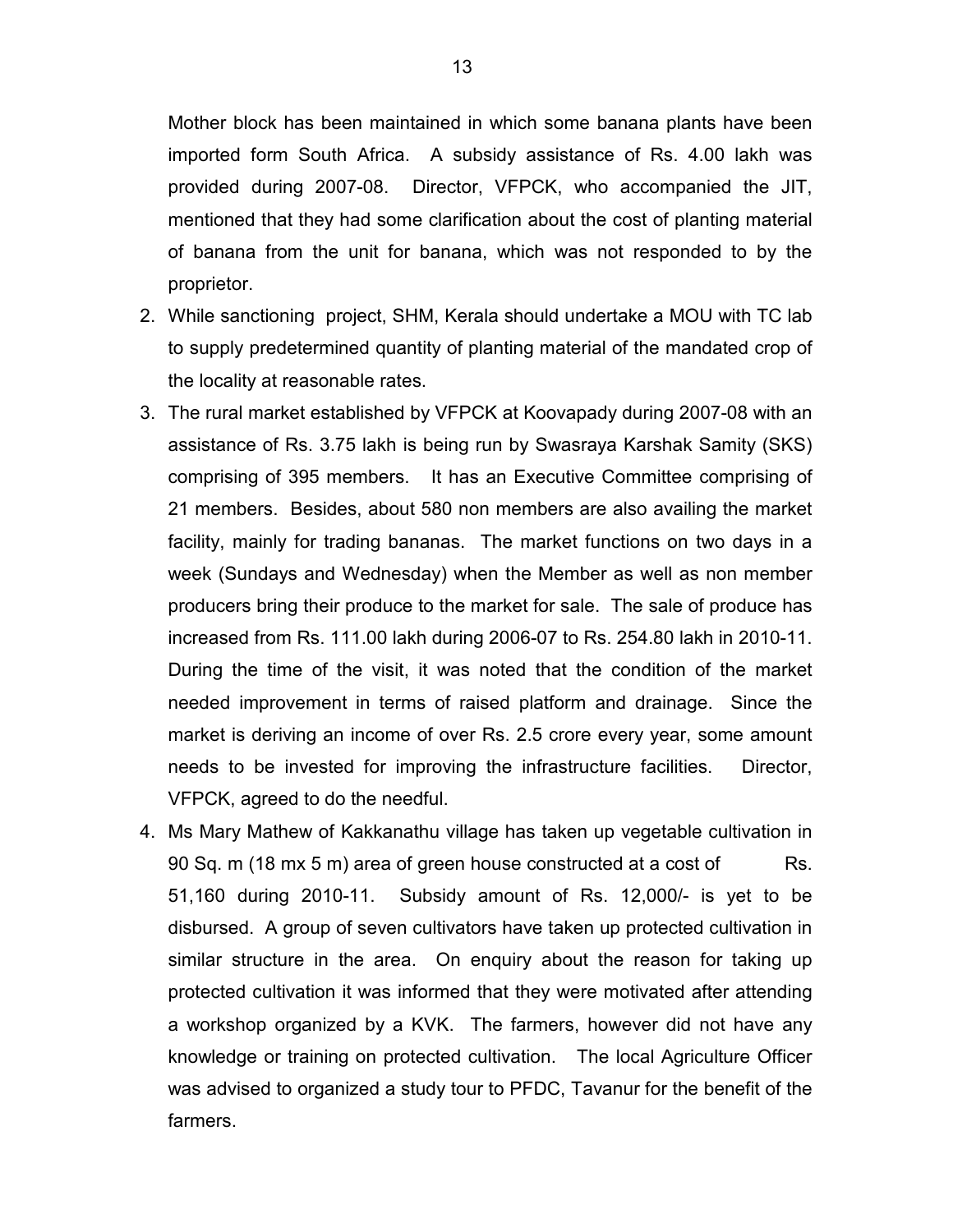Before proceeding to the field visit the JIT called on Shri Sheik Parith, District Collector of Ernakulam District, who had taken charge of the District recently. Ms. Asha Devi Verma, Principal Agricultural Officer, Ernakulam also joined the discussions.

 During the discussions, DC was appraised about the objectives of the NHM Schemes which envisaged the holistic development of potential crops duly ensuring backward and forward linkages. As far as Ernakulam district was concerned, hardly any PHM related activities have been taken up. There is scope to take up protected cultivation. It was also pointed out that despite huge investments under area expansion programme, the area, production and productivity of horticultural crops has been registering a declining trend in the district.

 The DC observed that lack of awareness among the farmers could be a major reason for poor off take of PHM projects. He directed PAO to chalk out a schedule of study tour of the farmers to neighbouring states like Karnataka and Tamil Nadu to see the activities there.

 Shri Babu, Joint Director mentioned that provision exists under HRD component of NHM Scheme to mount such study tours. Funds will be provided by the SHM based on specific project proposal submitted by the district Authority.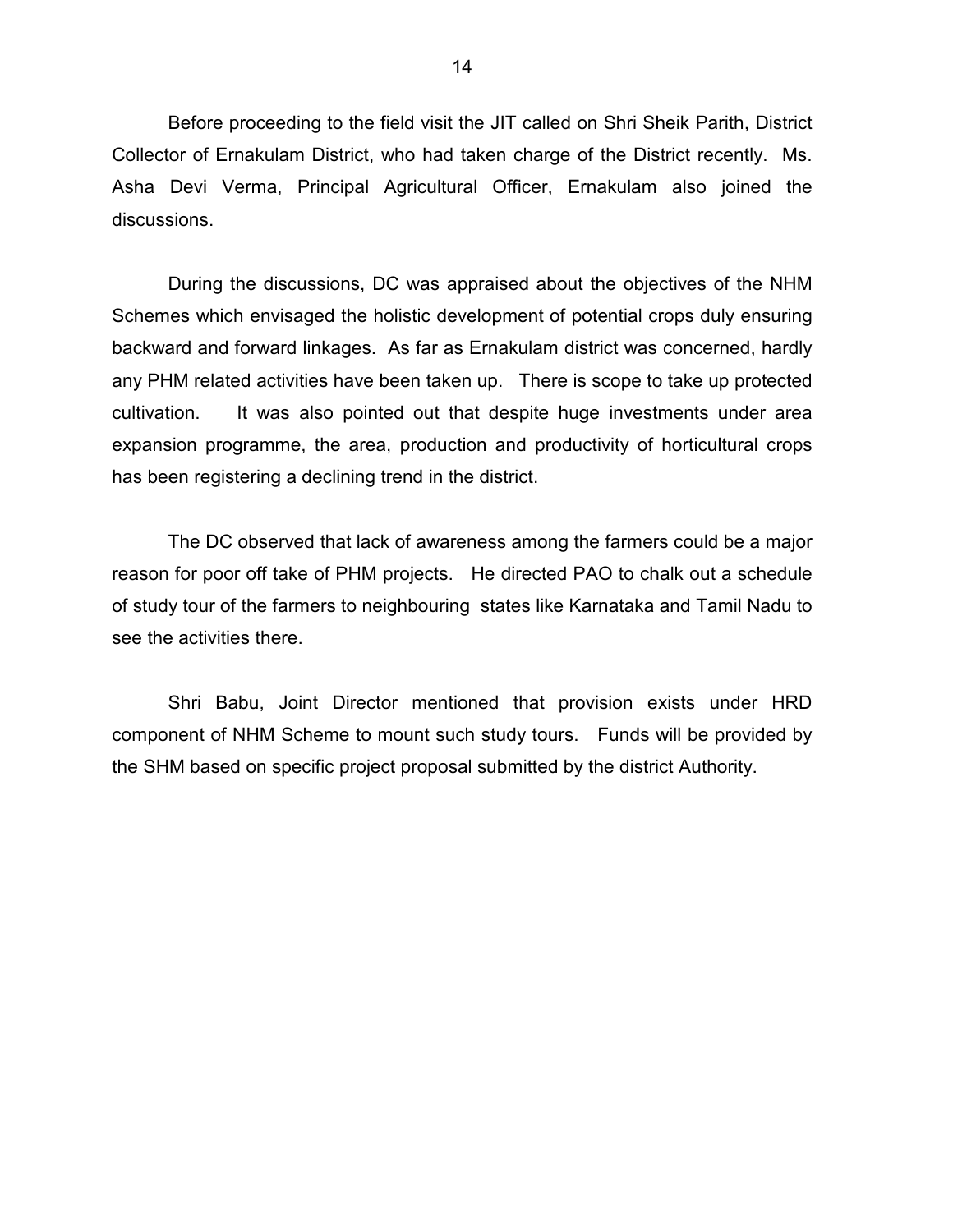### GLIMPSES OF ACTIVITIES VISITIED BY JIT IN ERNAKULAM DISTRICT





View of Mother plants block and hardening facility at the Tissue Culture lab for which an assistance of Rs.4.00 lakh was provided to Ms Hafi Orchids at Ambunadu village during 2007-08.





View of the Rural Market set up by VFPCK at Koovapady village during 2007-08. Mostly bananas are being sold in the market. Members of the Farmer Group (Swasrya Krashak Samity) running the Rural Market are also seen.



JIT interacted with Shri Sheik Parith, District Collector and Chairman of DMC. He stressed on the need for HRD and training of farmers, for which a schedule will be prepared.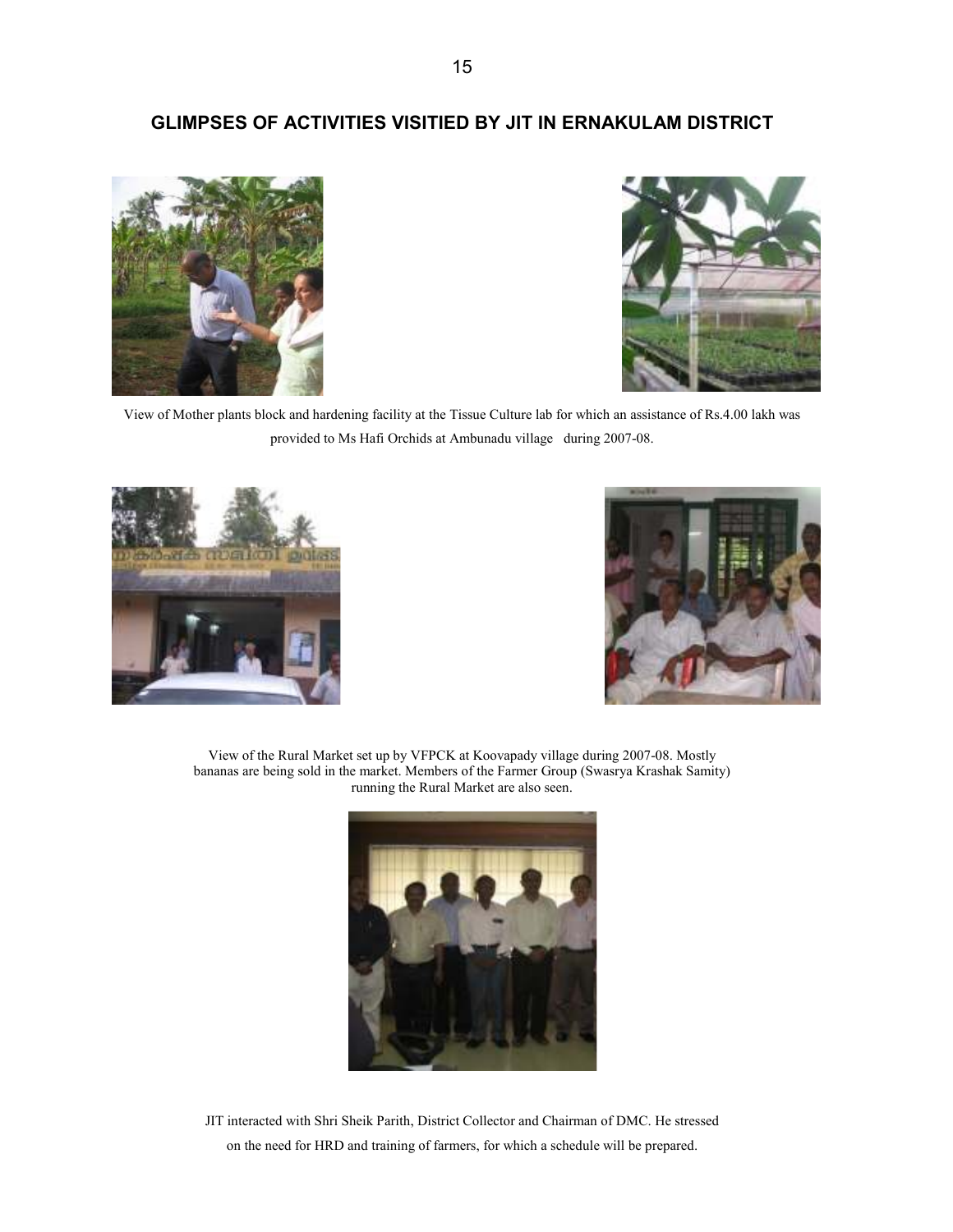#### THRISSUR DISTRICT (02.08.2011)

 Details of area, production and productivity of horticultural crops in Thrissur district is given in Table 5.

| Year                | 2006-07      |                |                         | 2008-09      |                |                          | % Difference |                |                          |
|---------------------|--------------|----------------|-------------------------|--------------|----------------|--------------------------|--------------|----------------|--------------------------|
| Name of<br>the crop | Area<br>(ha) | Prodn.<br>(MT) | <b>Pdctvty</b><br>T/ha) | Area<br>(ha) | Prodn.<br>(MT) | <b>Pdctvty</b><br>(T/ha) | Area<br>(ha) | Prodn.<br>(MT) | <b>Pdctvty</b><br>(T/ha) |
| Mango               | 6739         | 33830          | 5                       | 6092         | 30582          | 5                        | $-9.6$       | $-9.6$         | 0.0                      |
| Banana              | 8734         | 64491          | 7.4                     | 7037         | 48183          | 6.8                      | $-19.4$      | $-25.3$        | $-8.1$                   |
| Pepper              | 5623         | 1006           | 0.2                     | 4829         | 841            | 0.2                      | $-14.1$      | $-16.4$        | 0.0                      |
| Nutmeg              | 3309         | 2630           | 0.8                     | 4239         | 3346           | 0.8                      | 28.1         | 27.2           | 0.0                      |
| Cashew              | 2419         | 960            | 0.4                     | 2441         | 1049           | 0.4                      | 0.9          | 9.3            | 0.0                      |
|                     | 26824        | 102917         |                         | 24638        | 84001          |                          | $-14.14$     | $-14.79$       |                          |

Table 5: Area Production & Productivity of Major Horticulture Crops of Thrissur District

 Among the horticultural crops covered under NHM banana has the maximum area as well as production, followed by mango.

 Incidentally, Kerala Agricultural University is also located in Thrissur district, which is the main hub of knowledge as far as agriculture is concered in the State of Kerala. However, neither the intervention under NHM nor the presence of SAU in the district seem to have had any impact on the area, production and productivity of horticultural crops in the district.

 The main crops identified for development under NHM in Thrissur district are banana, mango, pineapple, spices and floriculture.

### Interventions

 Interventions were initiated in Thrissur District under NHM since 2005-06. The main interventions include planting material development, area expansion, rejuvenation, organic farming, HRD and rural market. Year wise details of investments made in Thrissur district are given in Table 6.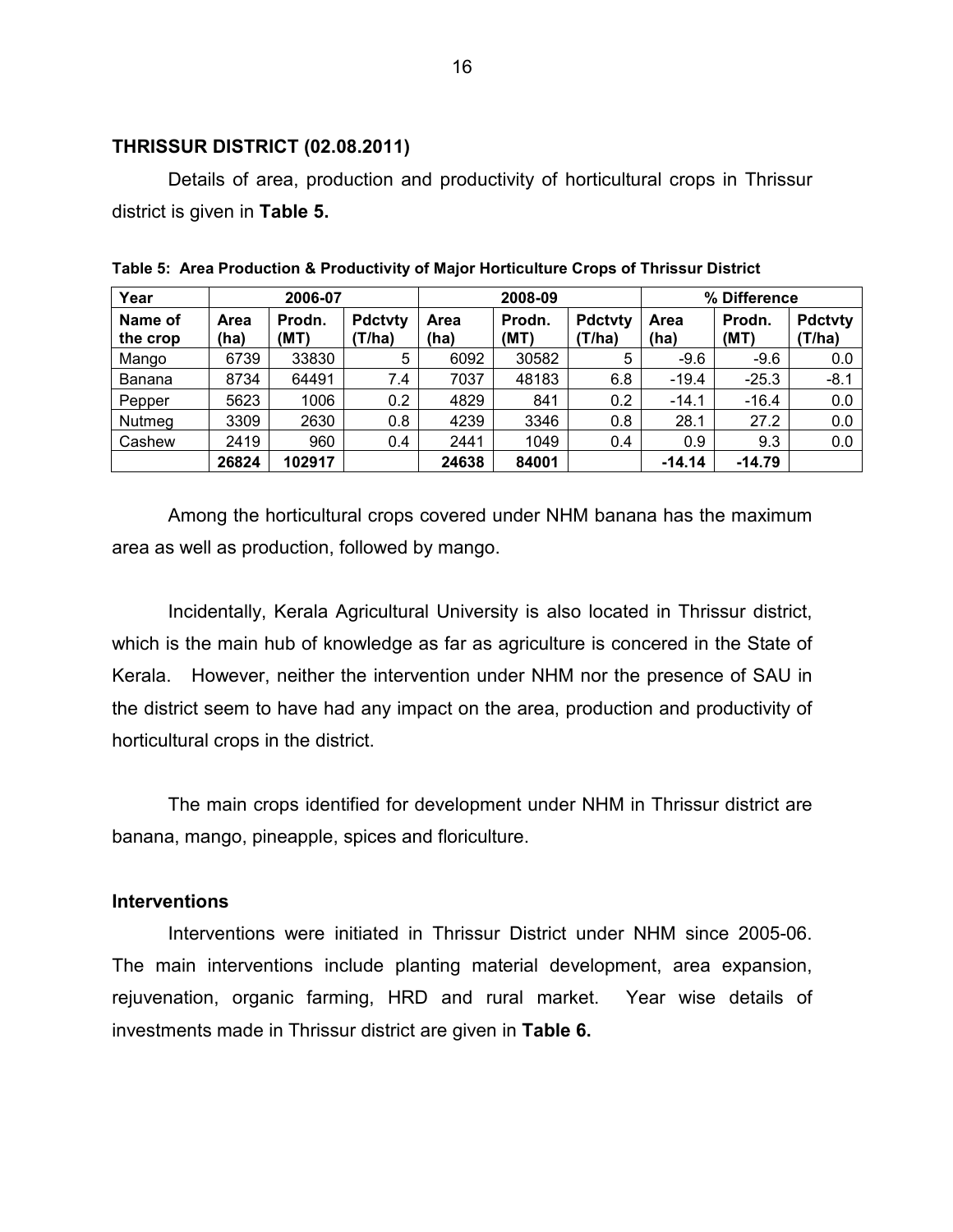| Year        | Amount (Rs. in lakh) |        | <b>Main activities</b>               |
|-------------|----------------------|--------|--------------------------------------|
|             | Release              | Exp.   |                                      |
| 2005-06     | 6.5                  |        |                                      |
| 2006-07     | 380.18               | 22.04  | Nursery, area expansion, HRD         |
| 2007-08     | 100.00               | 324.96 | Nursery, area<br>expansion,          |
|             |                      |        | rejuvenation, Leaf Tissue Analyses   |
|             |                      |        | Lab (LTA), Front Line Demonstration, |
|             |                      |        | HRD, LTA, PHC                        |
| 2008-09     | 400.00               | 394.52 | Area expansion, rejuvenation, HRD    |
| 2009-10     | 400.00               | 478.94 | Veg seed production, area expansion, |
|             |                      |        | vermi compost unit, Rural Market.    |
| 2010-11     | 367.00               | 395.79 | Area expansion, rejuvenation, BCL,   |
|             |                      |        | Creation of Water Resources, Model   |
|             |                      |        | Floriculture Unit.                   |
| 2011-12     | 10.00                | 5.96   | Area expansion, HRD, Rural market    |
| (Till June) |                      |        |                                      |
| Total       | 1663.68              | 1622.2 |                                      |

Table 6: Investments made under NHM in Thrissur District

 JIT Members visited some of the activities such as rural market, TC lab, water resource development and protected cultivation of floriculture. Dr. Narainan Kutty, Professor, Agriculture Research Station, Mannuthy and Ms. Omana, Deputy Director of Agriculture (H), Thrissur accompanied during the visit.

### **Observations**

- 1. The Rural Market established by VFPCK at Pazhzyannur in 2009-10 with an assistance of Rs. 3.75 lakh is being run by the SKS involving 520 farmers. The market is being used mainly for trading of vegetable like beans, bitter gourd, bottle gourd and limited quantities of banana. Basic facilities like platform, weighing bridge and shed have been provided.
- 2. Incidentally, the Team Leader had visited the same market in 2009 when it was commissioned. It was observed that RKVY funds have also been availed subsequently to provide an additional shed.
- 3. The farmers have purchased hybrid vegetable seeds from Private firm like Namdhari Seeds, which is providing good yield. Beans was fetching a local price of Rs. 30/- per kg.
- 4. The trade of vegetable was Rs 101.10 lakh during 2006-07, which has increased to Rs 215.10 lakh in 2009-10.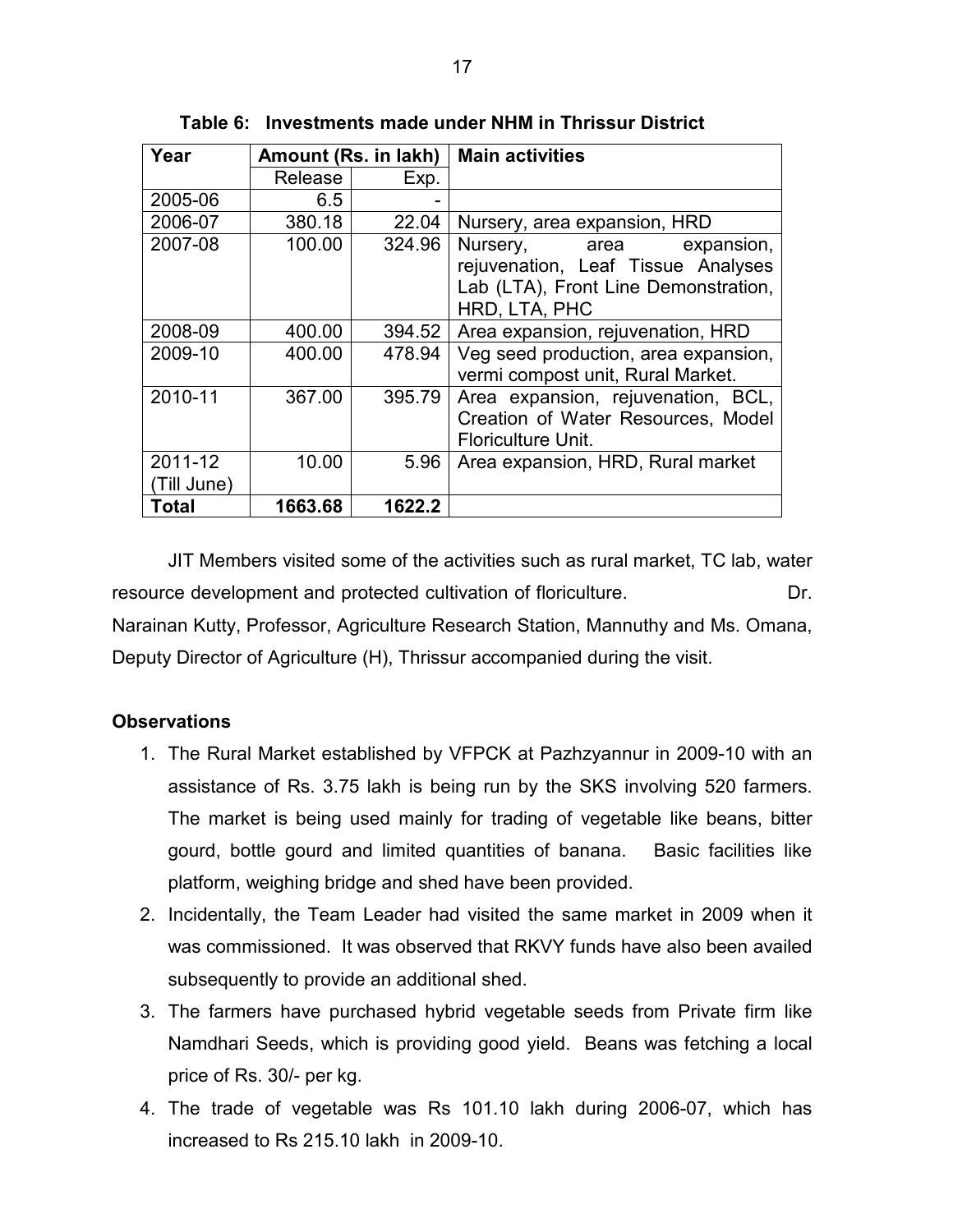- 5. There is scope and need to develop more of such rural markets in the District. However, VFPCK are not in a position to add new markets due to shortage of staff. Conceptually, VFPCK is supposed to do hand holding for an initial period of 2-3 years by appointing a Secretary to run the SKS affairs and withdraw once the market is established fully. However, such handing over has not taken place so far.
- 6. The TC lab, which was rehabilitated with an assistance of Rs. 4.00 lakh during 2008-09 at Punkulam village was not producing any TC plants during the time of visit. The lab was located along with the building which housed a saw mill. This has resulted in high contamination of the plants. The TC unit has produced only 25,000 plants of banana, which is not an optimum level. The owner has since shut down the saw mill and shifted the equipments with the intention to restart production of TC banana.
- 7. The vermi compost unit established at Thanisseri with an assistance of Rs. 30,000 by Shri T.P Prakash needed better upkeep and proper drainage.

 The JIT Member had called on Shri Saral Kumar, District Collector of Thrissur District who had taken charge of the District Administration in July, 2011. He was apprised about the objectives of NHM scheme, particularly on the aspects of ensuring backward and forward linkages.

 It was pointed out that although the District Action Plan includes all aspects of development, from planting material to setting up of markets, the PHM and market related activities are not taken up to the desired extent. The DC mentioned that he was involved in some of these aspect as SDM in Kannur District in his previous posting. He would be taking up through monitoring of the NHM activities.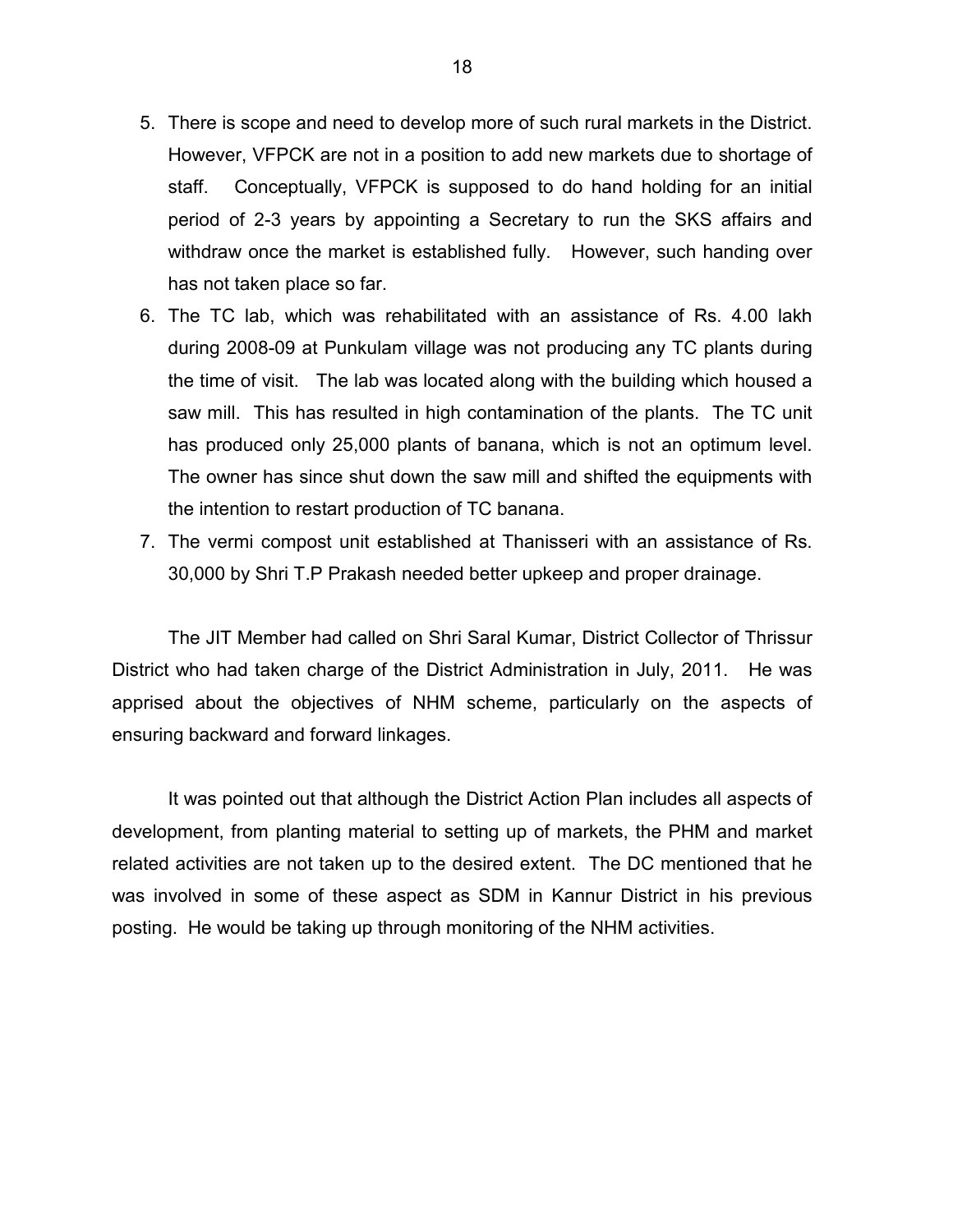# GLIMPSES OF ACTIVITIES VISITIED BY JIT IN THRISSUR DISTRICT







Activities at the Rural Market set up by VFPCK at Pazhayannur during 2009-10. Vegetables like cluster beans, bitter gourd are being sold extensively in the market.



Area expansion under Cocoa by Shri Abdul Rahiman at Puttenkopda village



 Shri Ranesh and Ansa have taken up floriculture under protected cultivation



 Creation of water resources at Mariyapuram Mission Home



JIT Members interacted with Shri.B. Saral Kumar District Collector and Chairman, DMC and provided an overview about the NHM Scheme.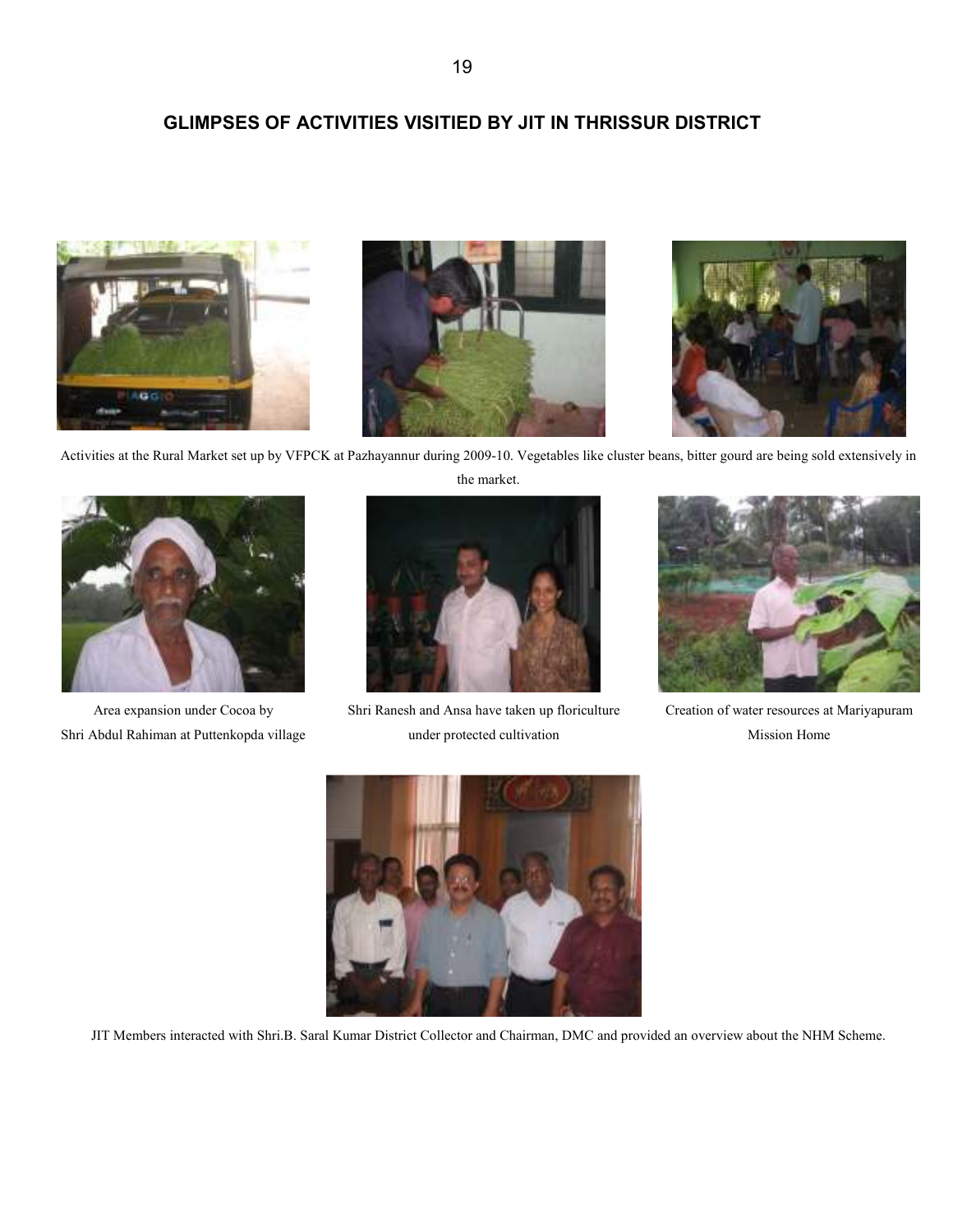20

## GLIMPSES OF ACTIVITIES VISITIED BY JIT IN KAU, THRISSUR



Dr. Rema Menon, Prof. & PI explanns the functioning of Tissue Culture lab for bamana at BRS, Kannara



Dr. Anita Cherian, Prof.& PI explains the functioning of Plant Health Clinic at BRS.



Dr. Maicykutty Mathew, Prof.& PI explains the functioning of Bio Control Lab. Innovation has been made in arranging the bottles in a slanting position (Centre) to derive more surface area



Some of the trainees who are undergoing Gardener's Training at BRS



 Eco friendly carry bag made of banana fiber.



 Planting material being transported from Model Nursery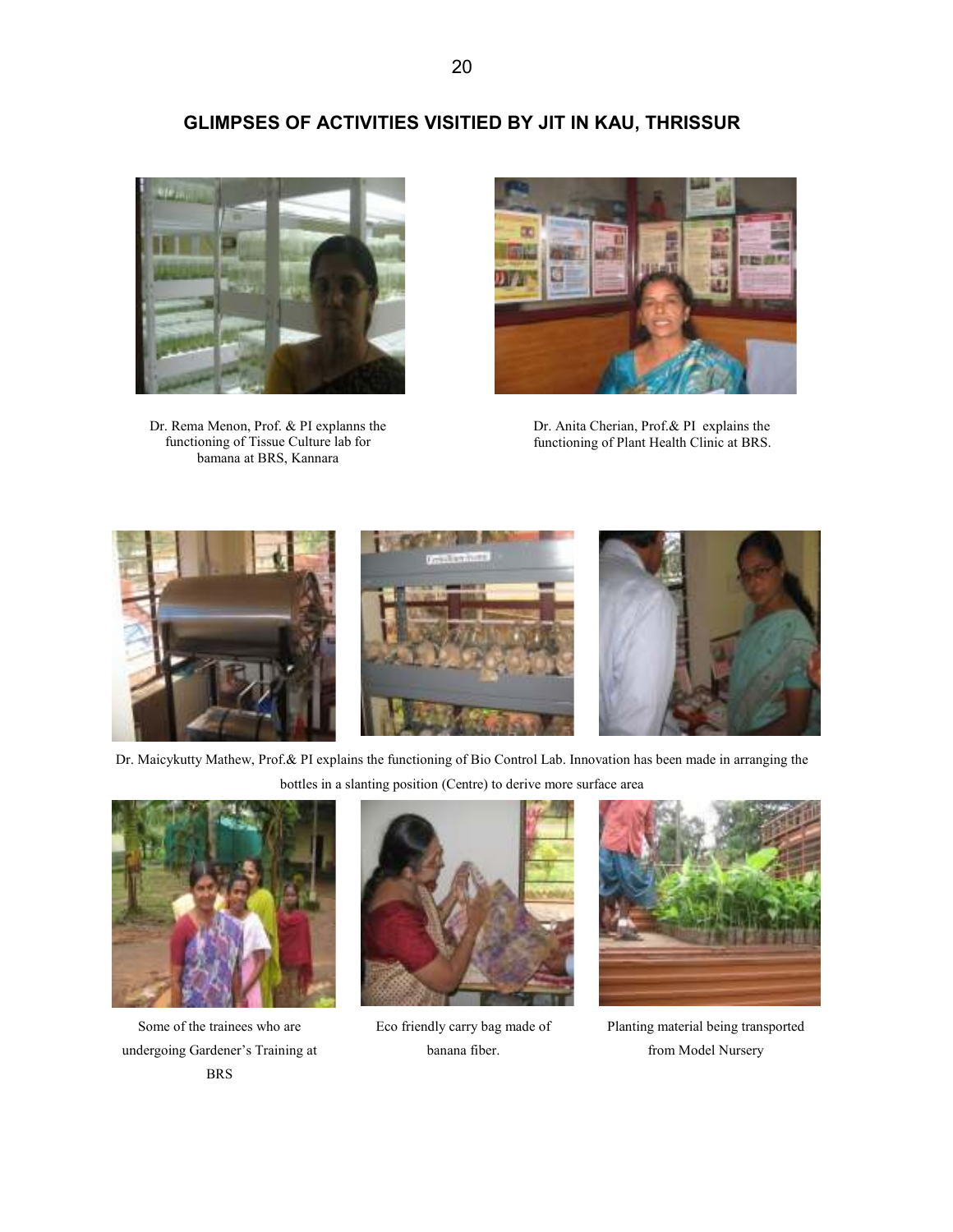# KAU, THRISSUR… (CONTD)



Dr. P.K. Rajeevan, Prof.& PI explains the activities taken up at Model Floriculture Unit which has been established in the main campus of KAU, Vellanikara.



Dr. K.R. Lila, Prof.& PI explains the functioning of Bio Control Lab Building for the BCL







Leaf Tissue Analysis Lab Dr. Fatima Bivi, Assoc. Director of Research is seen with Prof. S Prasanna Kumari at the Cocoa Nursery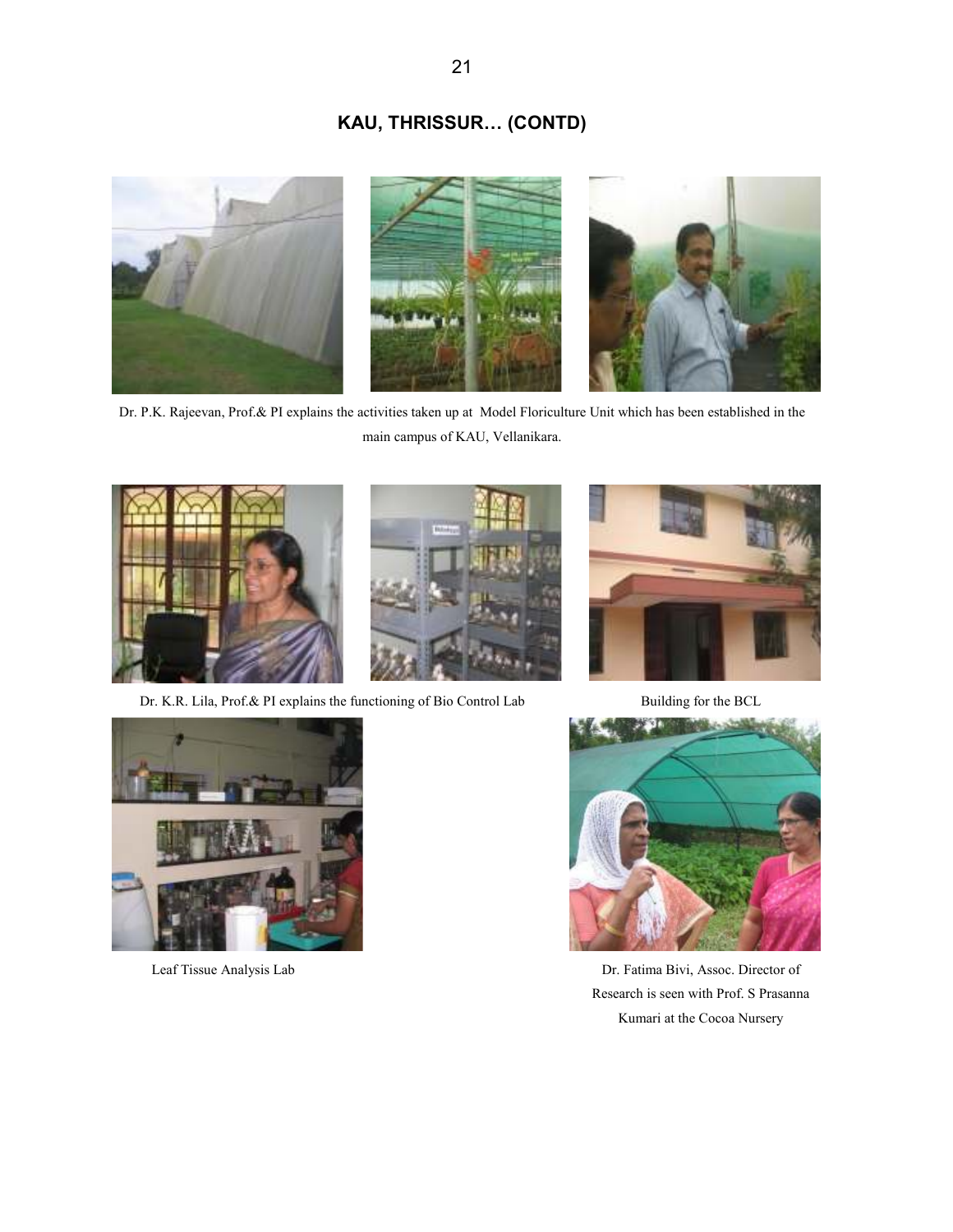#### Kerala Agricultural University

 JIT visited a number of activities funded under NHM at the Banana Research Station, Kannara of KAU as well as in the University Campus. DIC. T.R. Gopal Krishnan, Director of Research, KAU also accompanied.

 It was impressed upon them to implement the projects such as TC Lab, Bio Control Lab, Plant Health Clinics etc. on a commercial scale rather than on a research mode. It was also advised that the information generated by the PHC should be placed on the public domain along with advisories.

 A Model Floriculture Unit has been established with NHM funding in the Campus. Dr. P.K Rajeevan explained the funding of the unit, which comprised of 3 Nos of naturally ventilated poly houses of 500 Sq. each, two shade net houses of 1000 Sq m. each and one Hi-tech mist chamber. The mist chamber was under commissioning. Flowers such as Anthurium, orchids, Gerbera, cut foliage and ornamental plants have been taken up for cultivation. Some of the plants were supplied directly by SHM HQ.

 It was pointed out that the MFC should cater to the development of planting material for flowers of local importance. NHM logo is also to be displayed.

 The Leaf Tissue Analysis Lab set up at the Radiotracer Laboratory is mainly catering to soil testing and analysis. Out of total samples being analysed about 80% is for soil testing. An income of Rs. 7.57 lakh has been realized by the lab. Prof. Suresh Kumar, PI of the unit was of the view that both soil and leaf analysis are essential for identifying the nutrient deficiencies. High deficiency of Boron has been noticed in the samples analyzed.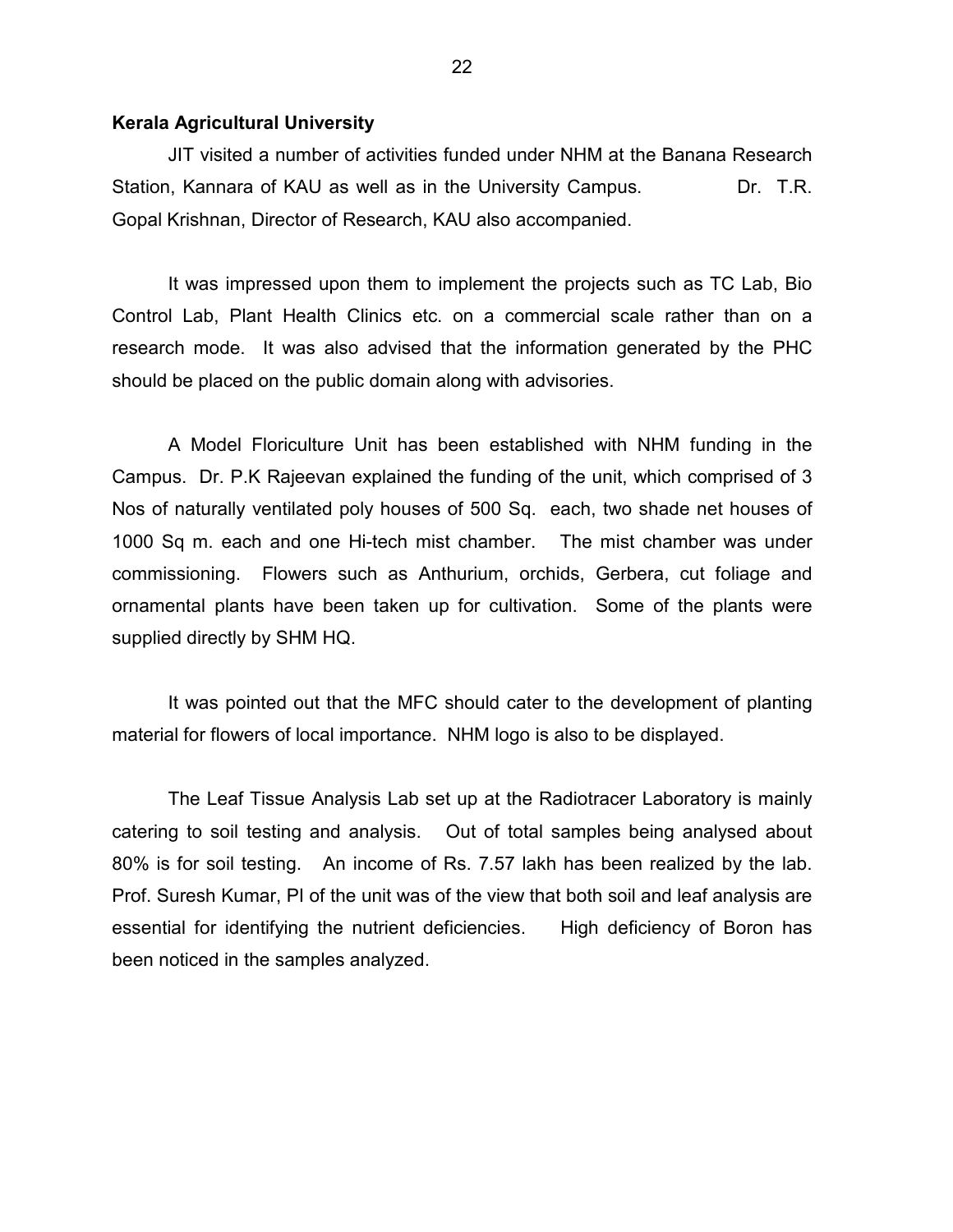### PALLAKHAD DISTRICT

Area, production and productivity of major horticultural crops in Pallakhad district are given in Table 7.

| Year                          | 2006-07      |                |                          | 2008-09      |                |                          | % Difference |                |                         |
|-------------------------------|--------------|----------------|--------------------------|--------------|----------------|--------------------------|--------------|----------------|-------------------------|
| <b>Name</b><br>of the<br>crop | Area<br>(ha) | Prodn.<br>(MT) | <b>Pdctvty</b><br>(T/ha) | Area<br>(ha) | Prodn.<br>(MT) | <b>Pdctvty</b><br>(T/ha) | Area<br>(ha) | Prodn.<br>(MT) | <b>Pdctvty</b><br>T/ha) |
| Mango                         | 9597         | 91363          | 9.5                      | 8479         | 80720          | 9.5                      | $-11.6$      | $-11.6$        | 0.0                     |
| Banana                        | 19609        | 162531         | 8.3                      | 22336        | 236974         | 10.6                     | 13.9         | 45.8           | 27.7                    |
| Pepper                        | 8368         | 1447           | 0.2                      | 5661         | 870            | 0.15                     | $-32.3$      | $-39.9$        | $-25.0$                 |
| Ginger                        | 1762         | 8651           | 4.9                      | 1044         | 4492           | 4.3                      | $-40.7$      | $-48.1$        | $-12.2$                 |
| Turmeric                      | 923          | 2856           | 3.1                      | 528          | 1396           | 2.6                      | $-42.8$      | $-51.1$        | $-16.1$                 |
| Cashew                        | 5094         | 1980           | 0.4                      | 3740         | 1750           | 0.5                      | $-26.6$      | $-11.6$        | 25.0                    |

Table 7. Area, Production & Productivity of Major Horticulture Crops of Palakkad District

 Among the horticulture crops covered under NHM, maximum area in Palakkad district is under banana followed by mango.

 The main crop identified for developments in Pallakkad district include banana, mango, spices and floriculture.

 There has been improvement in the area and production of banana in the district whereas most of the other crops have registered a decline.

### **Interventions**

 NHM activities were taken up in Palakkad district since 2005-06. The main interventions in the District include planting material development, area expansion, protected cultivation, creation of water resources, Bio Control Lab. Yearwise details of investments made in the district are given in Table 8.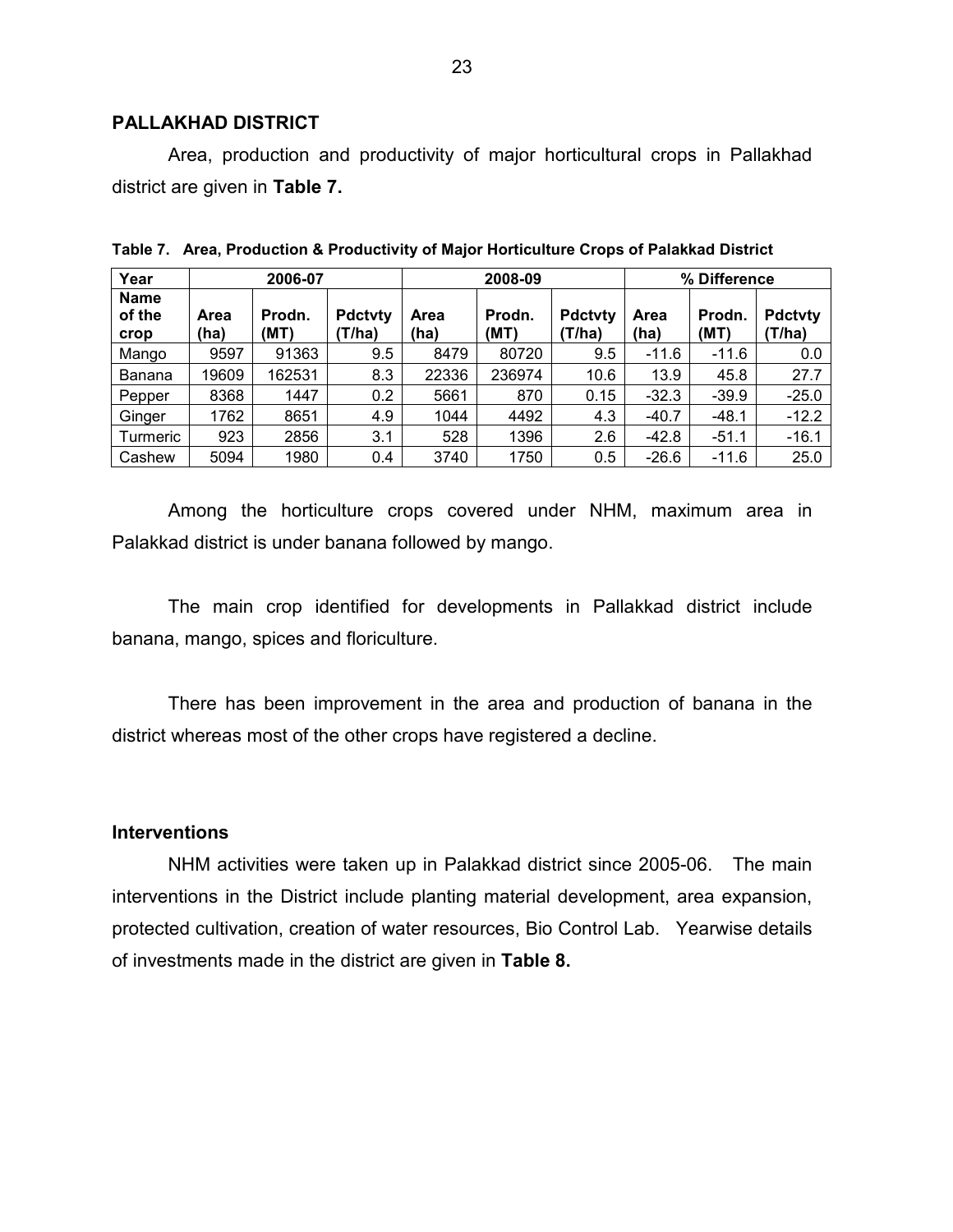| Year        | Amount (Rs. in lakh) |        | <b>Main activities</b>        |
|-------------|----------------------|--------|-------------------------------|
|             | Release              | Exp.   |                               |
| 2005-06     | 71.50                | 27.18  |                               |
| 2006-07     | 463.75               | 209.44 | Area expansion, rejuvenation. |
| 2007-08     | 400                  | 442.23 | Area expansion, BCL, PHC,     |
|             |                      |        | <b>HRD</b>                    |
| 2008-09     | 300                  | 363.49 | Area expansion, rejuvenation  |
| 2009-10     | 700                  | 682.62 | Area expansion, rejuvenation, |
|             |                      |        | protected cultivation.        |
| 2010-11     |                      | 188.85 | Area expansion, rejuvenation, |
|             |                      |        | HRD, Model Floriculture unit. |
| 2011-12     | 193.00               | 79.62  | Area expansion, rejuvenation, |
| (Till June) |                      |        | <b>HRD</b>                    |
| Total       | 2128.3               | 1993.4 |                               |

Table 8. Investments made under NHM in Palakkad District

 JIT visited the Nellyampathy Block of the district to see the progress under the Model Floriculture Centre and Organic Farming activities at POABS. The Block has an altitude of about 5000 ft. above MSL.

 Deputy Director of Agriculture (H) and Farm Incharge of Govt. Orange & Vegetable Farm, Nelliyampathy were also present.

### **Observations**

1. Model Floriculture Unit established at Nelliyampathy needs to be monitored properly. The unit has been established through NERAMAC by involving a Delhi Based firm viz. Steel Biotech Ltd. There has been high mortality of the Gerbera plants produced through Tissue Culture due to poor internal drainage in the shade net house. While the funding was being done directly by the SHM HQ at Thiruvananthapuram, the District Officials were not aware of the objectives of the project. They were also not aware of the varieties of planting material being planted under protected cover.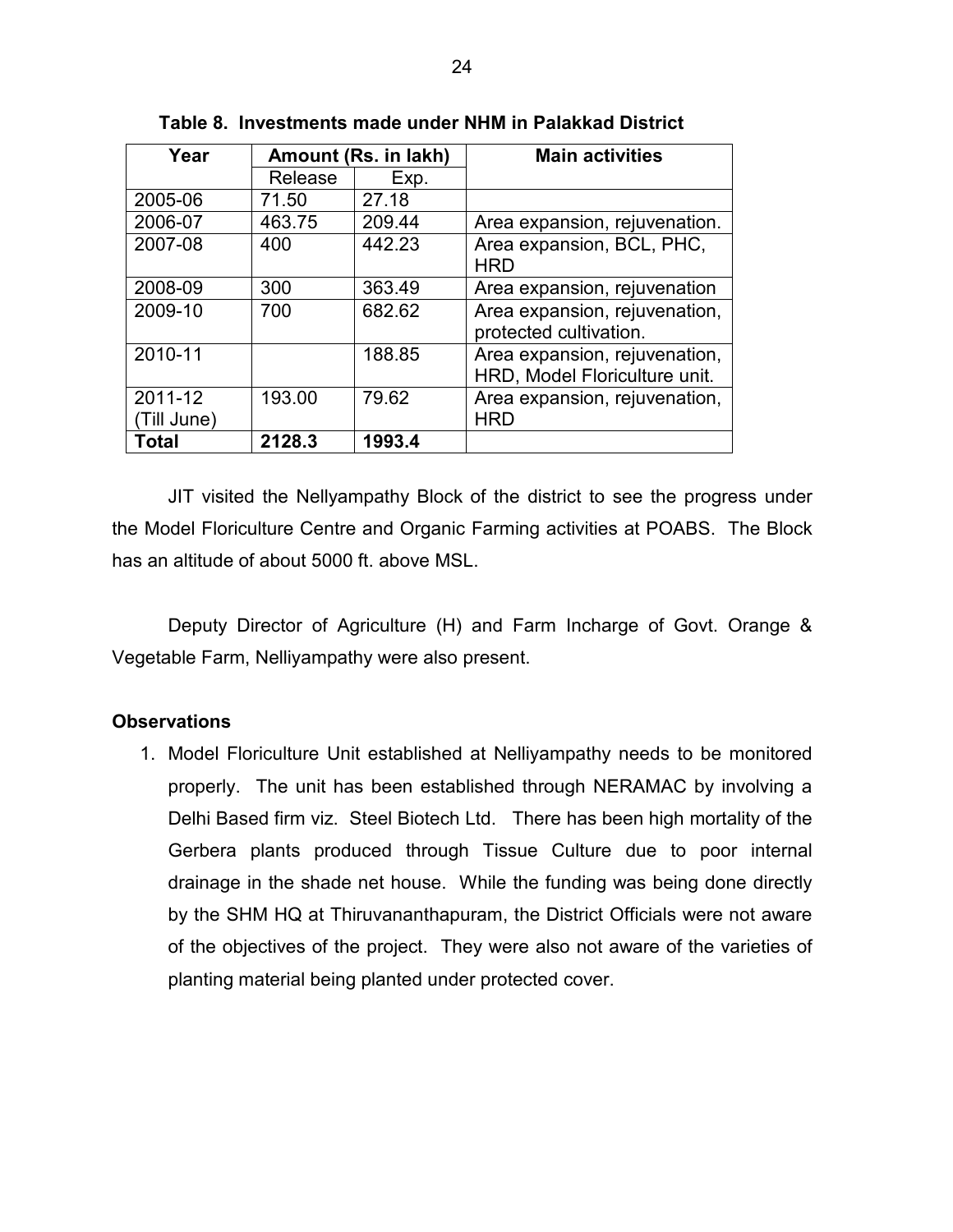- 2. The model nursery under establishment at Govt. Orange & Vegetable Farm, lacks proper lay out plan. Mother plants have been supplied directly by SHM HQ without indicating the varietal details and characteristics.
- 3. The BCL established by POABS with an assistance of Rs. 20.00 lakh is producing P-fluorescence and T. Veride. The unit has been well maintained and has realized an income of Rs. 70.00 lakh.

 The Team Leader had visited the Attappady Block of Palakhad District during 20-23 July, 2011 along with another Team to study and scope for horticulture development in the Block, in continuation of the developmental works taken up by the Attappady Hills Area Development Society (AHADS) under a World Bank Project. Observations and recommendation in the regard is appended at Annexure II.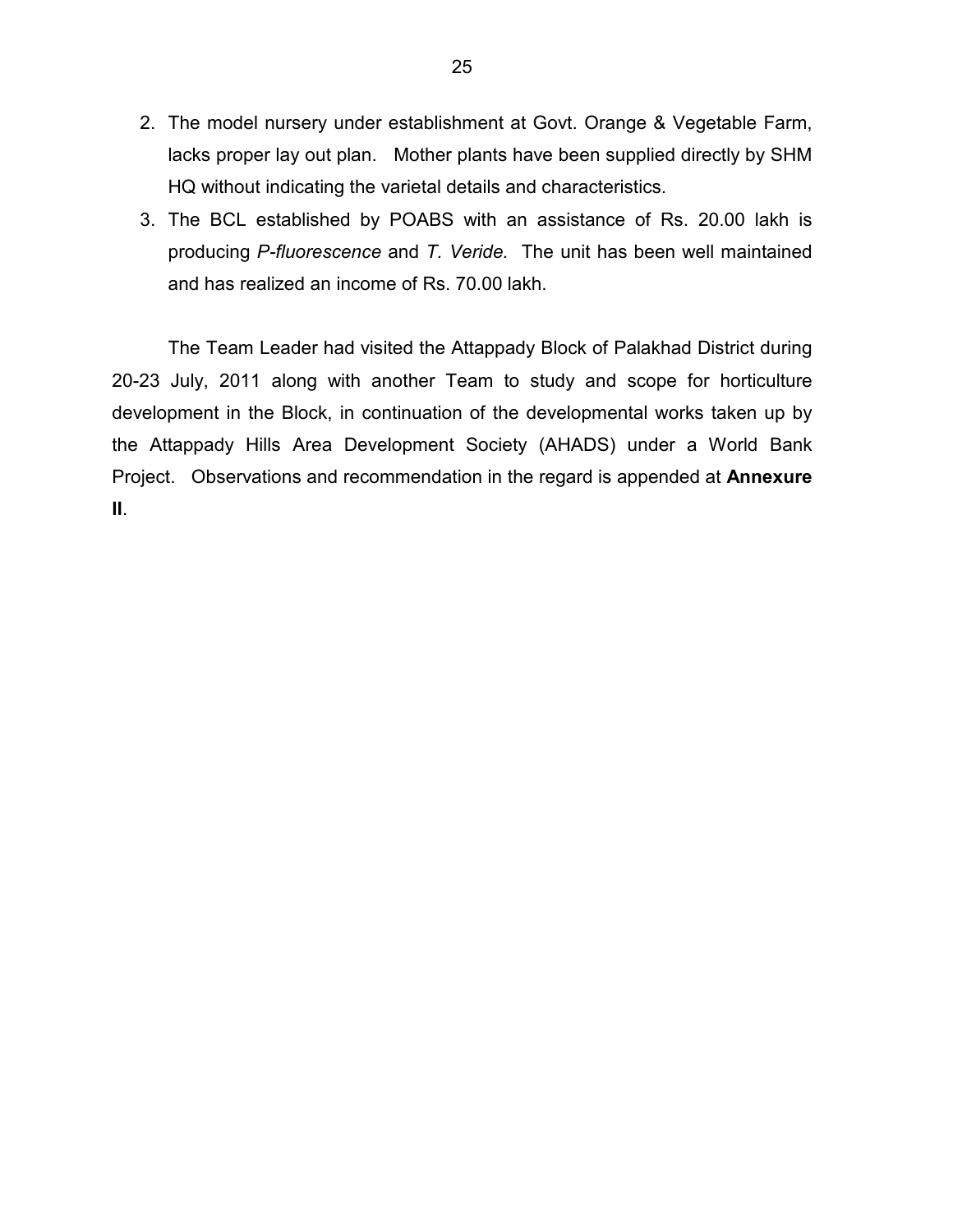## GLIMPSES OF ACTIVITIES VISITIED BY JIT IN PALAKKAD DISTRICT





Shri Abraham Jacob, MD POABS, Nellyampathy explains the functioning of Bio Control Lab, which has been



set up in the Private sector.





View of the shadenet house and Mist House at the Model Floriculture Unit, Govt. Orange & Vegetaable Farm, Nellayampathy. Shadenet required replacement. Mist house is to be commissioned.



Planting material, which has been supplied for developing Sion bank in the Model Nursery.



A processing unit is also functioning at the Farm.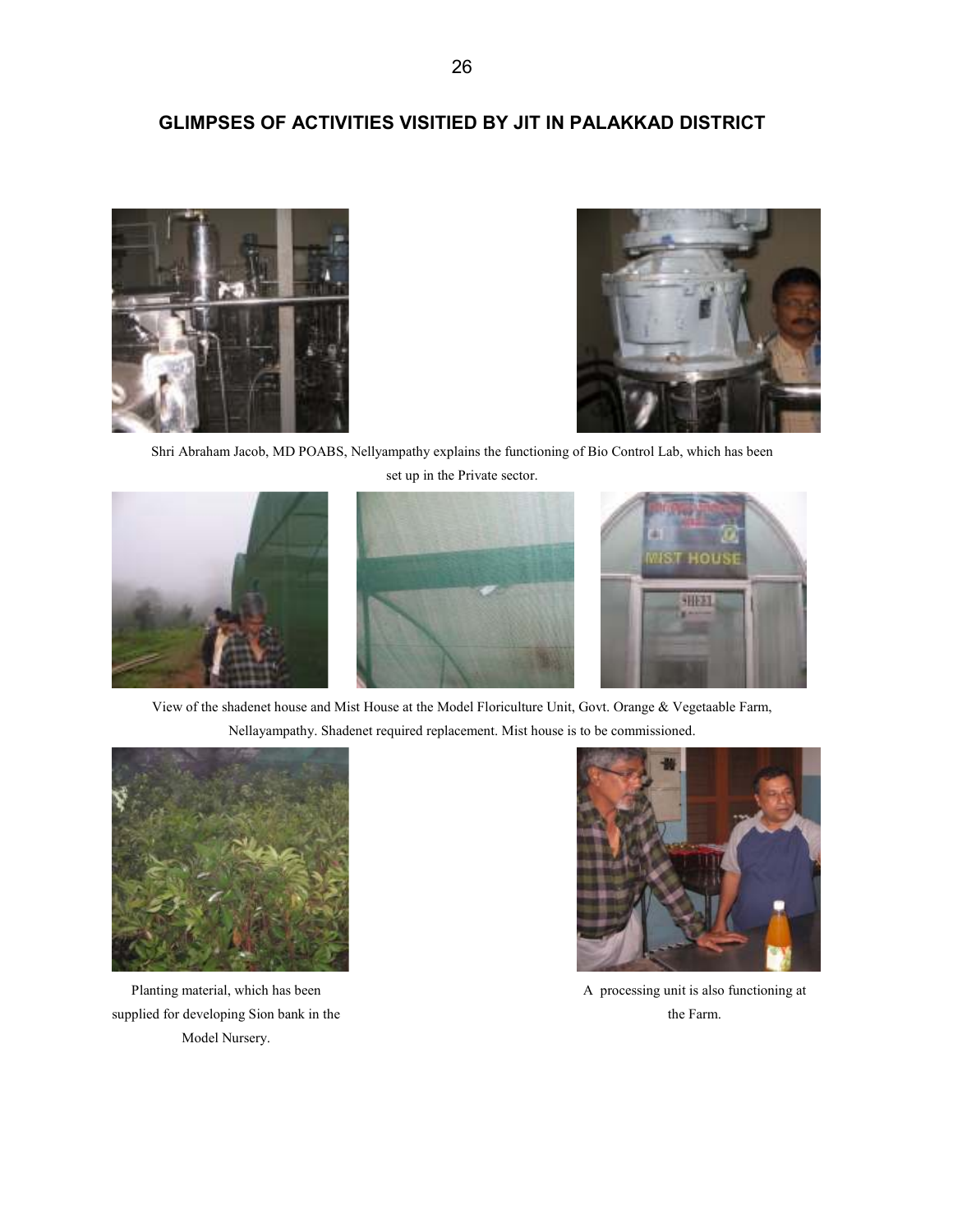### Centre for Perishable Cargo, Cochin International Airport Ltd.

 The Centre for Perishable Cargo at CIAL was approved as an innovative project during 2007-08 involving an NHM assistance of Rs. 1459.00 lakh (25 % of total project cost of Rs. 5836.00 lakh) to handle a capacity of 25,000 MT of perishable commodities, annually, mainly fruits and vegetables being exported to the Middle East Countries. Cost Breakup for the CPC is as follows.

| <b>Cost Break up</b>                                                                                                                                                                                                                                                                                                                   | Rs. In lakh                                                                                        |
|----------------------------------------------------------------------------------------------------------------------------------------------------------------------------------------------------------------------------------------------------------------------------------------------------------------------------------------|----------------------------------------------------------------------------------------------------|
| I. Centre for Perishable Cargo                                                                                                                                                                                                                                                                                                         | 2363.00                                                                                            |
| <b>II. Allied Infrastructure facilities</b>                                                                                                                                                                                                                                                                                            |                                                                                                    |
| a) Cargo Freight Parking Bay<br>b) Equipment for handling Cargo freight<br>c) High Resolution X Ray machines<br>d) Plant quarantine station and IATA agents building<br>e) EHT sub-station<br>f) IT enabled services<br>g) Container parking station<br>h) Land for allied infrastructure (10 acre)<br>Sub total<br><b>Grand Total</b> | 400.00<br>873.00<br>500.00<br>200.00<br>400.00<br>100.00<br>500.00<br>500.00<br>3473.00<br>5836.00 |

 A sum of Rs. 1320 lakh was released to the SHM during 2007-08 who in turn has released Rs. 1000.00 lakh to CIAL.

 JIT visited the CPC on 4.8.2011 to see the progress of installation. Shri C.K Koshy, OSD, CIAL was present.

 During the time of the visit lit was observed that fruits and vegetables being exported through different airlines were being screened through X Ray machines and loaded in containers.

 The Cargo Freight parking bay has been constructed and the equipments have been purchased. High Resolution X Ray Machines have also been purchased, which is under installation.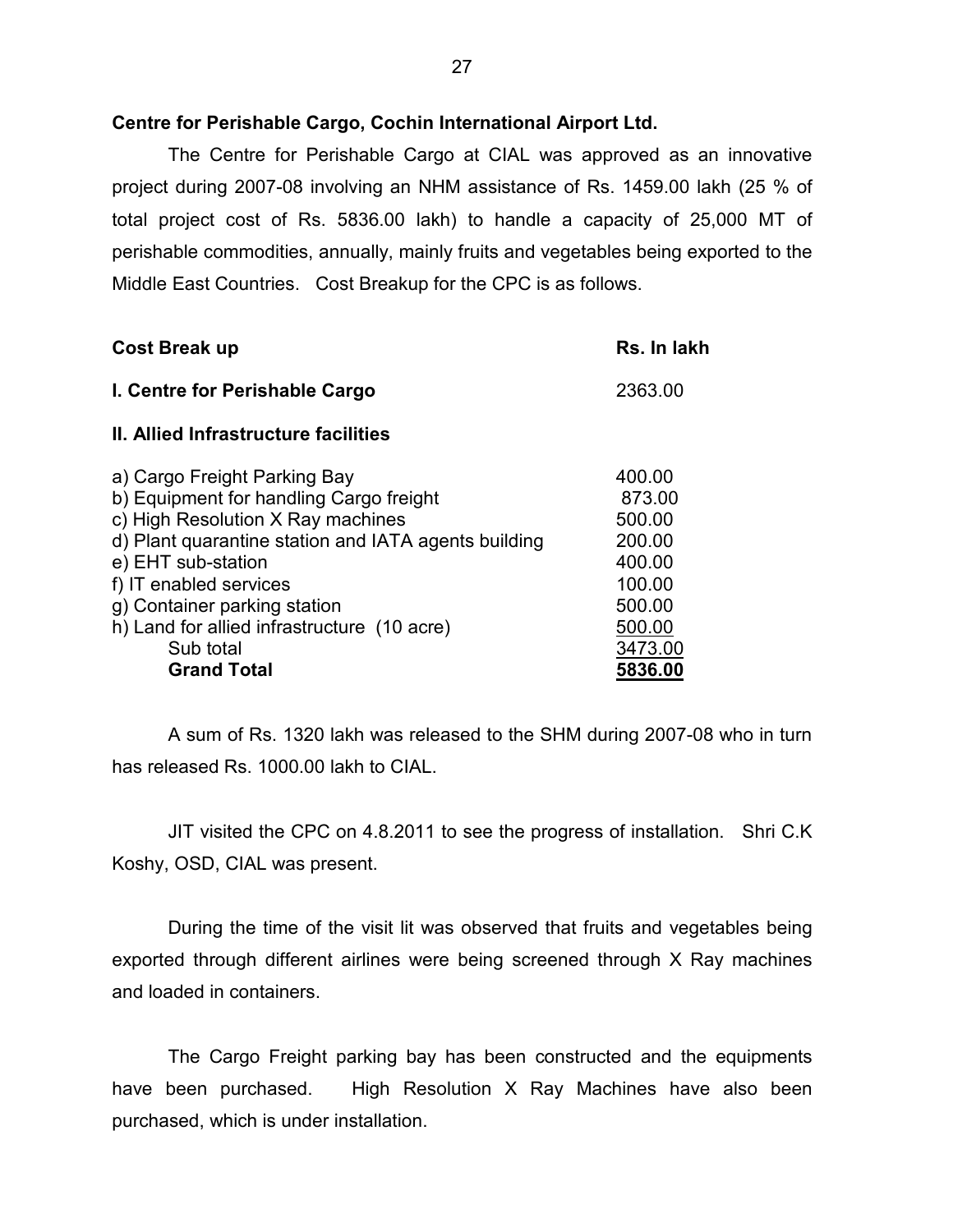Space for Plant quarantine station has been provided but Staff from Directorate of Plant Protection Quarantine are yet to be posted. Mr. Koshi mentioned that since the Directorate is short of staff, they have advised to provide staff from State Govt. or VFPCK, who could be trained for the purpose. The matter is, however, pending.

 Equipments for ETH sub station have been procured and installed. However, the power supply to the sub station is yet to be provided by KSEB. The sub station will cater to the airport complex.

 Facilities for IT enabled services have been created where the customs officials have been posted. The facility enables to register the export consignment from any part of the country through the web, based on which a unique registration number is generated, which is to be produced at the CPC along with the export consignment.

Site for container parking states has been localed and is under development.

 It is proposed to develop the complex into a airport village by integrating road, rail and water way, which are all localed lwithin the vicinity of the CIAL Complex.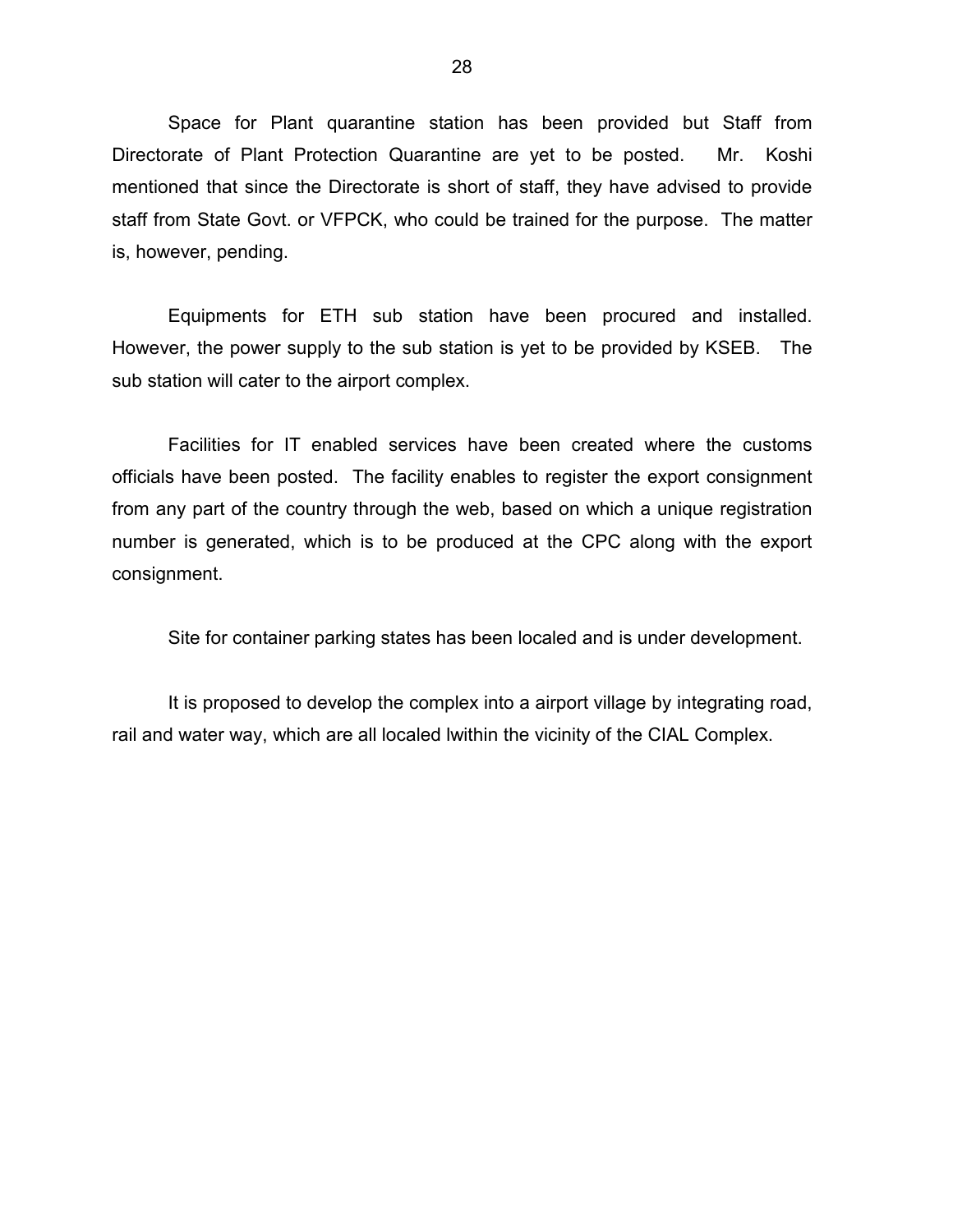# GLIMPSES OF ACTIVITIES VISITIED BY JIT AT CIAL



Shri C.K. Koshi, OSD, CPC CIAL explains the functioning of perishable cargo complex at Cochin International Airport. Fresh vegetables are packed is net bags for aeration.



X Ray machine for screening the consignment Newly commissioned Bay on the runway side



IT enabled services for on-line registration of export consignment





ET Substation - ready to be charged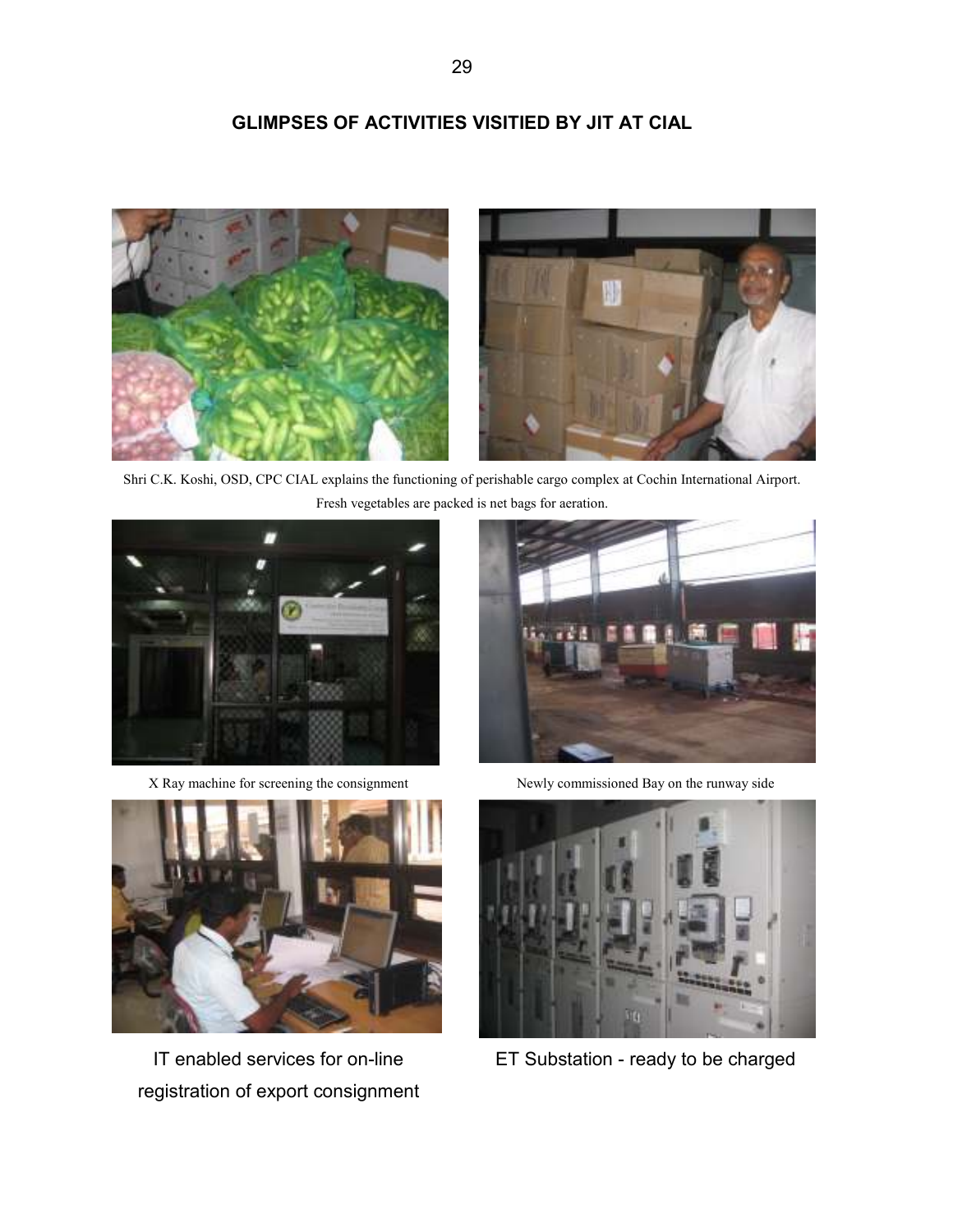#### Status of project on Vegetable Initiative in Urban Cluster- Thiruvananthapuram

 The NVI Scheme was formally launched by the State Agricutlure Minister at Thrivanthapuram on 2<sup>nd</sup> August, 2011. Shri Suresh Rawat, Chief Consultant witnessed the inaugural ceremony. Status with regard to the NVI project, as provided by the SHM, Kerala is as follows:

- 1. Thiruvananthapuram, the capital city of Kerala has been identified as the supply point.
- 2. A pilot team was constituted for preparing the detailed project report of vegetable initiative for Urban clusters in Thiruvananthapuram with a total cost of Rs. 1643.45 lakh and Government assistance of Rs. 1088.06 lakh. The project report was submitted to the PPM Cell, Govt. of Kerala and the State Level Steering Committee, Chaired by Chief Secretary, Government of Kerala has approved the project.
- 3. An end to end approach covering all the aspects right from assessing the bottle necks, identification of clusters/ beneficiaries, organizing them providing HR support, making available good quality inputs, procurement, distribution and marketing of produce is proposed to be adopted for the successful implementation of the project.
- 4. Cultivation of ethnic vegetables and minor tubers will be done by the farmers on commercial basis under the project. Emphasis will also be given for homestead vegetable cultivation. Roof top cultivation will be given top priority. Cultivation of cool season vegetables like cabbage, cauliflower and carrot will be taken up under the project during winter season. Mushroom cultivation will be carried out through selected groups.
- 5. The project will be implemented by the SHM-Kerala with the support of Department of Agriculture, VFPCK, Schools, Self Help Groups such as Sangamythri, Janasree, Kudumbasree, Resident's Associations, NGO's and various institutions.
- 6. Out of 200 clusters targeted in the project, 125 farmer clusters have already been formed at Krishi Bhavan level and through VFPCK and NGOs.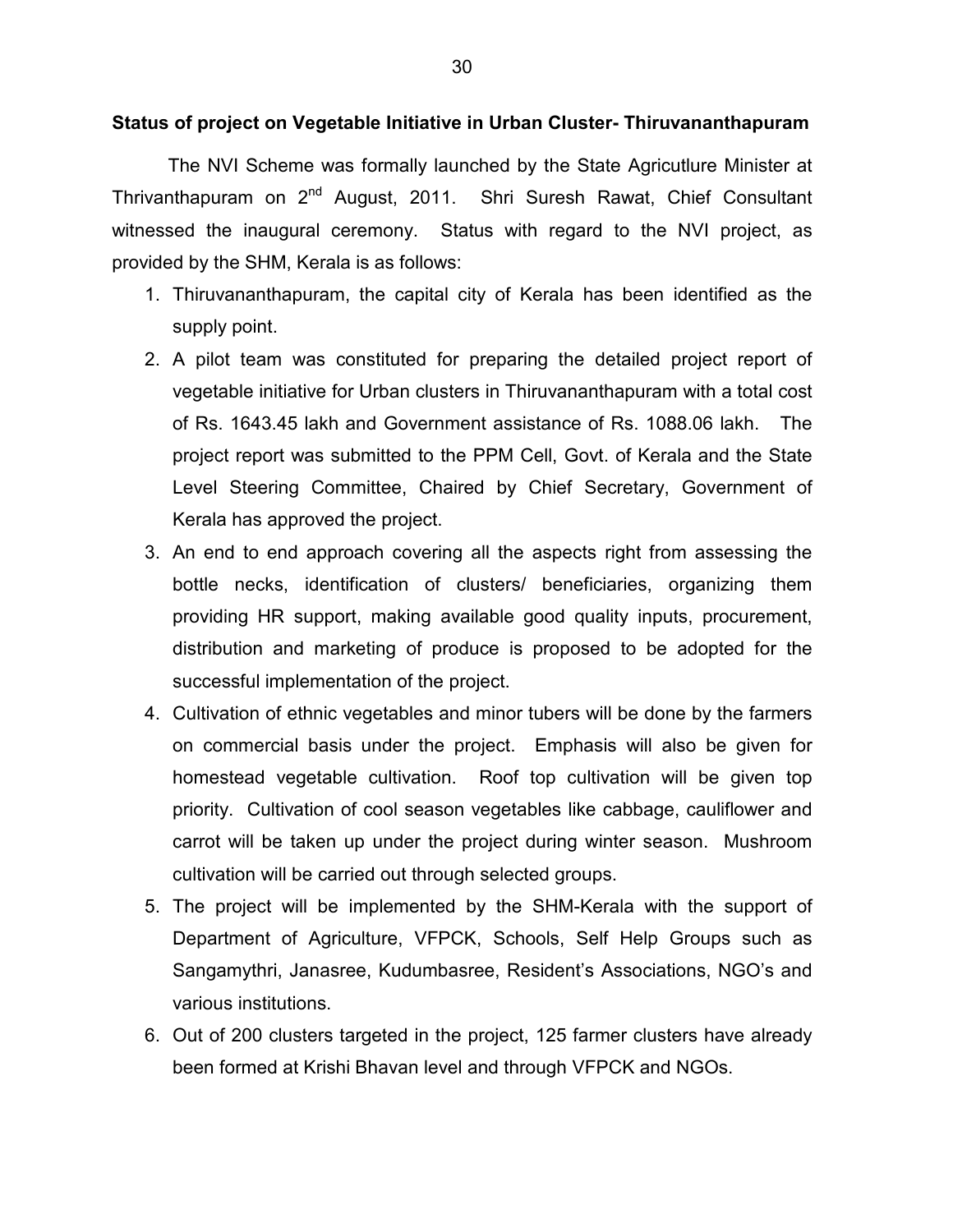- 7. 30 Schools have been identified for establishing School vegetable Gardens and action has already been initiated for training the students and for starting cultivation.
- 8. Roof top cultivation of vegetables is proposed to be taken up in 15,000 house hold of Thiruvanthapuram Corporation and 4 Municipalities. 25 grow bags planted with vegetable seedlings will be given to each house hold. The beneficiaries will be given training on organic cultivation of vegetables. Karshika Karma Sena, and Tabs Greentech, two voluntary organizations will support the SHM in implementing this component.
- 9. Indents have been placed for production of 6, 00,000 vegetable seedlings to be distributed in the project area will be produced by VFPCK and Department of Agriculture. They have already established seedling nurseries and these seedlings will be used for different components under the project.
- 10. Indent has been given to VFPCK and Department of Agriculture for vegetable seeds of different varieties for distribution under the project. Hybrid vegetable seeds will also be distributed by Vegetable and Fruit Promotion Council Keralam.

 The project was launched Shri K.P Mohanan the Hon'rable Minister for Agriculture & Animal Husbandry on 02.08.2011 at 5.00 P.M at Kankakunnu Place, Thrivanthapuram. Minister for Transport Sri V.S Sivakumar inaugurated the distribution of planting materials. The function was presided over by Shri K. Muraleedharan, MLA. Smt. K. Chandrika, Workshipful Mayor, Thiruvanthapuram, Sri V. Sivankutty, MLA, Sri M.A Vahid, MLA, Smt. Remani. P. Nair, President, District Panchayat and Dr. P. Rajenderan, Director, PPM Cell were Guests of Honour at the function.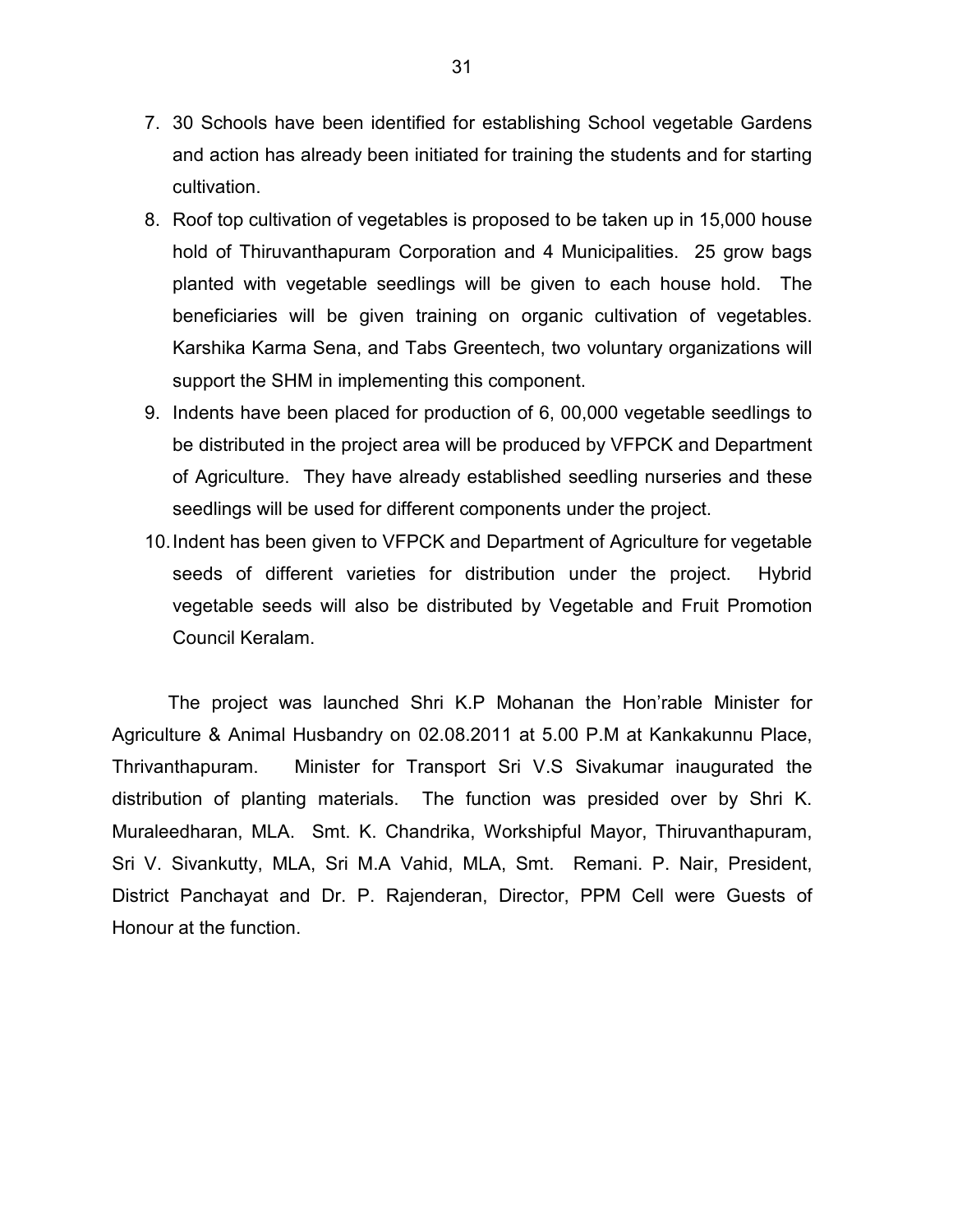# LAUNCHING CEREMONY OF NATIONAL VEGETABLE INITIATIVE AT THIRUVANANTHAPURAM



Shri K.P Mohanan, Minister for Agriculture & AH formally launched the scheme.









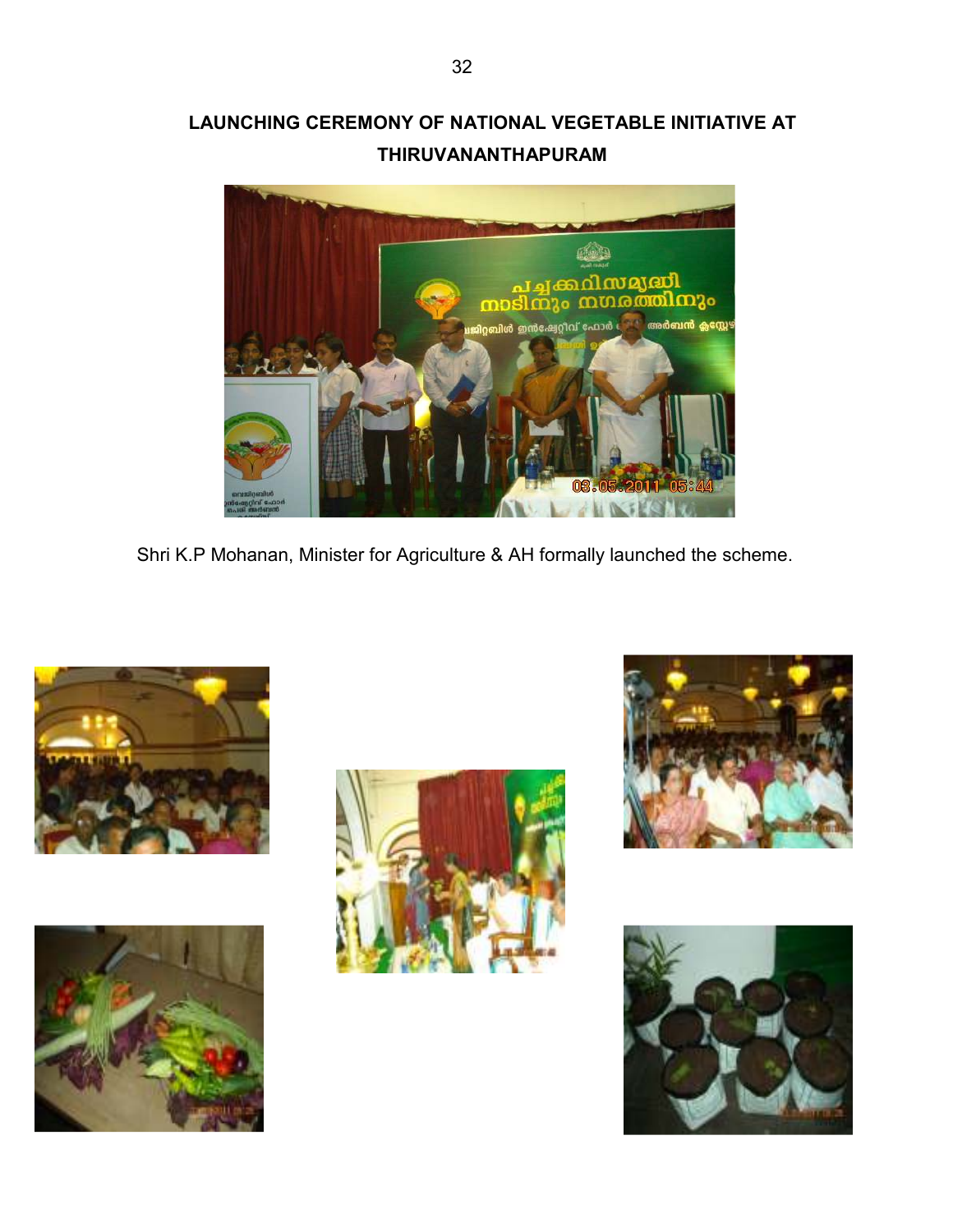### Annexure II

## Recommendations relating to Horticulture Development in Attappady Block based on visit made by Team during 20-23 July, 2011

Attappady is a revenue block in the Palakkad District of Kerala comprising of total area of 74,500 ha of undulating terrain, the altituted ranging between 430 m to 2300 m above sea level. Out of the total area, about 17,000 ha is total cropped area. The area under horticulture presently is about 12000 ha. The major area is under fruits & vegetables. Spices and plantation crops like cashew are also being grown. Summary details of area and under horticultural crops in Attappady Block is given below:

| SI. No. | Crop                        | Area (ha) |
|---------|-----------------------------|-----------|
|         | <b>Fruits</b>               | 4211      |
| 2.      | Vegetables                  | 1909      |
| 3.      | Tuber crops                 | 1175      |
| 4.      | <b>Spices</b>               | 3913      |
| 5.      | Floriculture                | 50        |
| 6.      | Medicinal & Aromatic plants | 91        |
| 7.      | Cashew                      | 750       |
|         | Total                       | 12099     |

Details of area under different crops is given in **Annexure**.

 Activities under the National Horticulture Mission (NHM) were initiated in Attappady since the year 2005-06. The physical and financial details of the activities taken up under NHM is Attappady Block is given below.

| SI.<br>No. |                                   | 2005-06 |      | 2006-07 |       | 2007-08 |      | 2008-09 |      | 2009-10 |      | 2010-11 |       |
|------------|-----------------------------------|---------|------|---------|-------|---------|------|---------|------|---------|------|---------|-------|
|            | <b>Activity</b>                   | P       | F    | P       | F     | P       | F    | P       | F    | P       | F    | Р       | F     |
|            | Establishment of<br>Model Nursery |         |      |         |       | 1       | 7.44 |         |      |         |      |         |       |
| 2          | Establishment of<br>New Garden    |         |      |         |       |         |      |         |      |         |      | 55      | 14.43 |
|            | Ginger                            | 30      | 3.37 | 50      | 5.62  | 7       | 0.82 | 46      | 5.19 |         |      |         |       |
|            | Aonla                             |         |      | 140     | 15.78 | 22      | 1.56 | 62      | 7.00 |         |      |         |       |
|            | Banana                            |         |      | 573     | 43.01 | 200     | 15   | 115     | 8.62 | 300     | 22.5 |         |       |
|            | Pepper                            |         |      | 173     | 9.32  |         |      |         |      | 64      | 1.43 |         |       |
|            | Cashew                            |         |      | 200     | 3.25  | 50      | 0.81 |         |      |         |      |         |       |

Physical in ha/No., Financial Rs. in lakh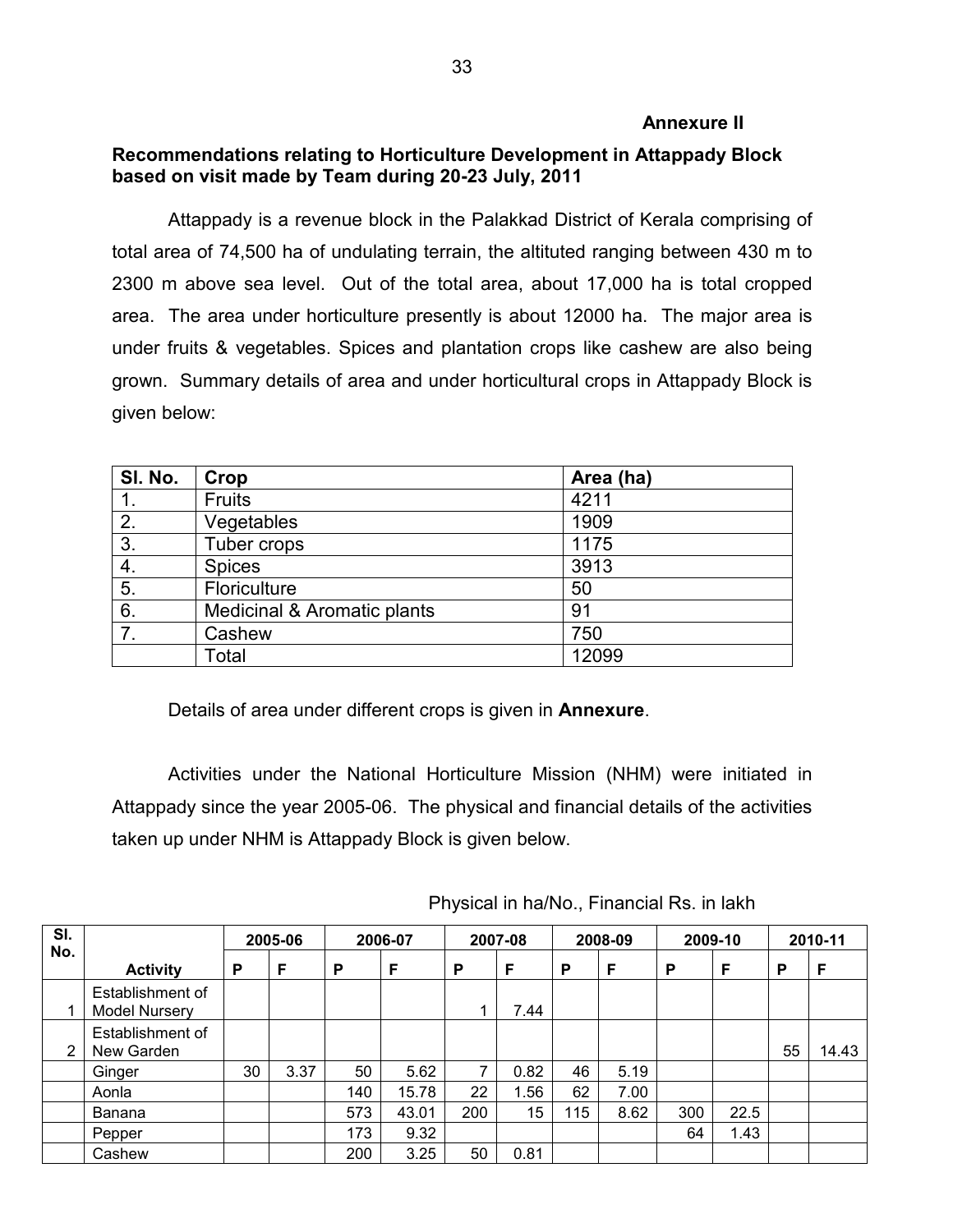|                | Ginger                        |              |       |                |        |      |       |    |       |       |       |     |       |
|----------------|-------------------------------|--------------|-------|----------------|--------|------|-------|----|-------|-------|-------|-----|-------|
|                | Turmeric                      |              |       |                |        |      |       | 5  | 0.61  |       |       |     |       |
|                | Cocoa                         |              |       |                |        |      |       | 27 | 0.82  | 1.99  | 11.46 |     |       |
|                | Maintenance                   |              |       |                |        |      | 15.02 |    | 3.37  |       | 2.31  |     |       |
|                |                               |              |       |                |        |      |       |    |       |       |       |     |       |
| 3              | Creation of water<br>Resource | $\mathbf{3}$ | 3     | 37.53          | 30.40  |      |       |    |       | 85.00 | 47.07 |     |       |
|                | Protected                     |              |       |                |        |      |       |    |       |       |       |     |       |
| 4              | cultivation                   |              |       |                |        |      |       |    |       |       |       |     |       |
| 5              | <b>INM/IPM</b>                |              |       |                |        |      |       |    |       |       |       |     |       |
|                | Ginger                        | 10           | 0.1   |                |        |      |       |    |       |       |       |     |       |
| 6              | Organic Farming               |              |       |                |        |      |       |    |       |       |       |     |       |
|                | Banana                        | 135          | 13.5  |                |        |      |       |    |       |       |       | 55  | 14.44 |
|                | Pepper                        |              |       |                |        |      |       |    |       |       |       |     |       |
|                | Cocoa                         |              |       |                |        |      |       |    |       | 199   |       |     |       |
|                | Pineapple                     |              |       |                |        |      |       |    |       |       |       | 0.8 | 0.06  |
|                | Cut flower                    |              |       |                |        |      |       |    |       |       |       | 4   | 1.26  |
|                | Vemi compost                  |              |       |                |        |      |       |    |       |       |       |     |       |
| $\overline{7}$ | unit                          |              |       |                |        |      |       |    |       | 3     | 0.9   |     |       |
|                | Banana                        |              |       | $\overline{3}$ | 3.54   | 22   | 5.7   |    |       |       |       |     |       |
|                | Mushroom                      |              |       |                |        |      |       |    |       |       |       |     |       |
| 8              | cultivation                   |              |       |                |        |      |       |    |       | 1     | 0.06  |     |       |
| 9<br>10        | Rejuvenation<br>Market        |              |       |                |        | 9.64 | 1.18  |    |       |       |       |     |       |
|                | Pollination                   |              |       |                |        |      |       |    |       |       | 1.00  |     |       |
| 11             | Support                       |              |       |                |        |      |       |    |       |       |       |     |       |
| 12             | <b>SHM</b>                    |              |       |                |        |      |       |    | 1.07  |       |       |     |       |
|                | Horticulture                  |              |       |                |        |      |       |    |       |       |       |     |       |
| 13             | Mechanism                     |              |       |                |        |      |       |    |       | 64    | 2.39  |     |       |
|                | <b>Total</b>                  |              | 19.97 |                | 110.92 |      | 47.53 |    | 26.68 |       | 89.12 |     | 15.76 |

### Recommendations

- 1. Almost 70% of the cropped area in Attappady Block is under horticultural crops. Hence, there is good potential for promoting horticulture as an income generating activity in the Block.
- 2. NHM has been under implementation since 2005-06 and so far a sum of Rs. 3.1 crore has been spent a various activities. There is scope for upscaling the investments under horticulture in the Block.
- 3. Banana appears to be the mayor attraction for cultivation in Attappady. Presently about 3500 ha in under banana, constituting about 29% of the area under horticulture. There is good scope for promoting the crop in conjunction with Tissue culture and micro irrigation, which would help in enhancing productivity and quality of crops.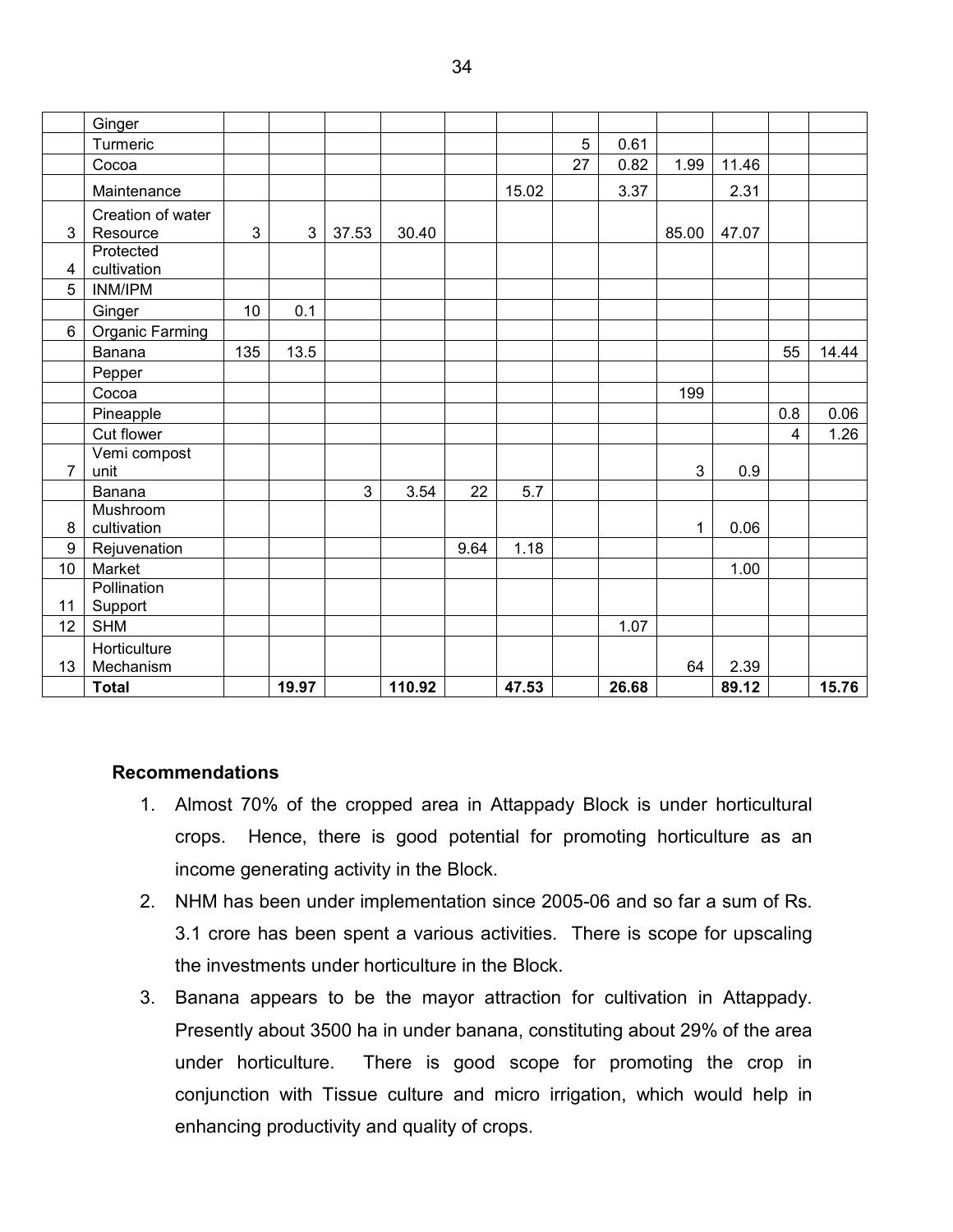- 4. Banana is also a major attraction to the wild animals, particularly elephants, in the area. Therefore, cultivation will have to be taken up in areas sufficiently far away from the forest areas and areas frequented by wild elephants.
- 5. Root and tuber crops are being grown extensively in the area. There is scope for promoting organic farming of vegetables including R&T crops in the area.
- 6. Creation of water resources has been a major factor in transforming the economy of the local people. NHM provides for taking up water resource development as a community based activity as well as in individual fields, which need to be promoted in conjunction with drip and sprinkler irrigation.
- 7. Income generating activities such as vermi compost units and Beekeeping need to be promoted.
- 8. Capacity building through HRD, training and demonstration will have to be taken up extensively, particularly for training the tribal farmers in adopting modern technologies.
- 9. Production related activities should go in conjunction with post harvest management and marketing. This would call for private investments in accordance with the NHM cost norms.
- 10. Looking into the Socio economic background of the local population they would require hand holding to take up horticulture ventures for which dedicated trained manpower should be available for a period of three years.

### Annexure

| SI <sub>No</sub>        | <b>Particulars</b>           | Area(Ha) |
|-------------------------|------------------------------|----------|
|                         |                              |          |
| $\overline{\mathsf{A}}$ | <b>Cereals &amp; Millets</b> |          |
| 1                       | <b>Rice</b>                  | 90       |
| $\overline{2}$          | Maize                        | 410      |
| 3                       | Ragi                         | 190      |
| B                       | <b>Pulses</b>                |          |
| 4                       | <b>Black Gram</b>            | 145      |

### Area under Different Crops in Attappady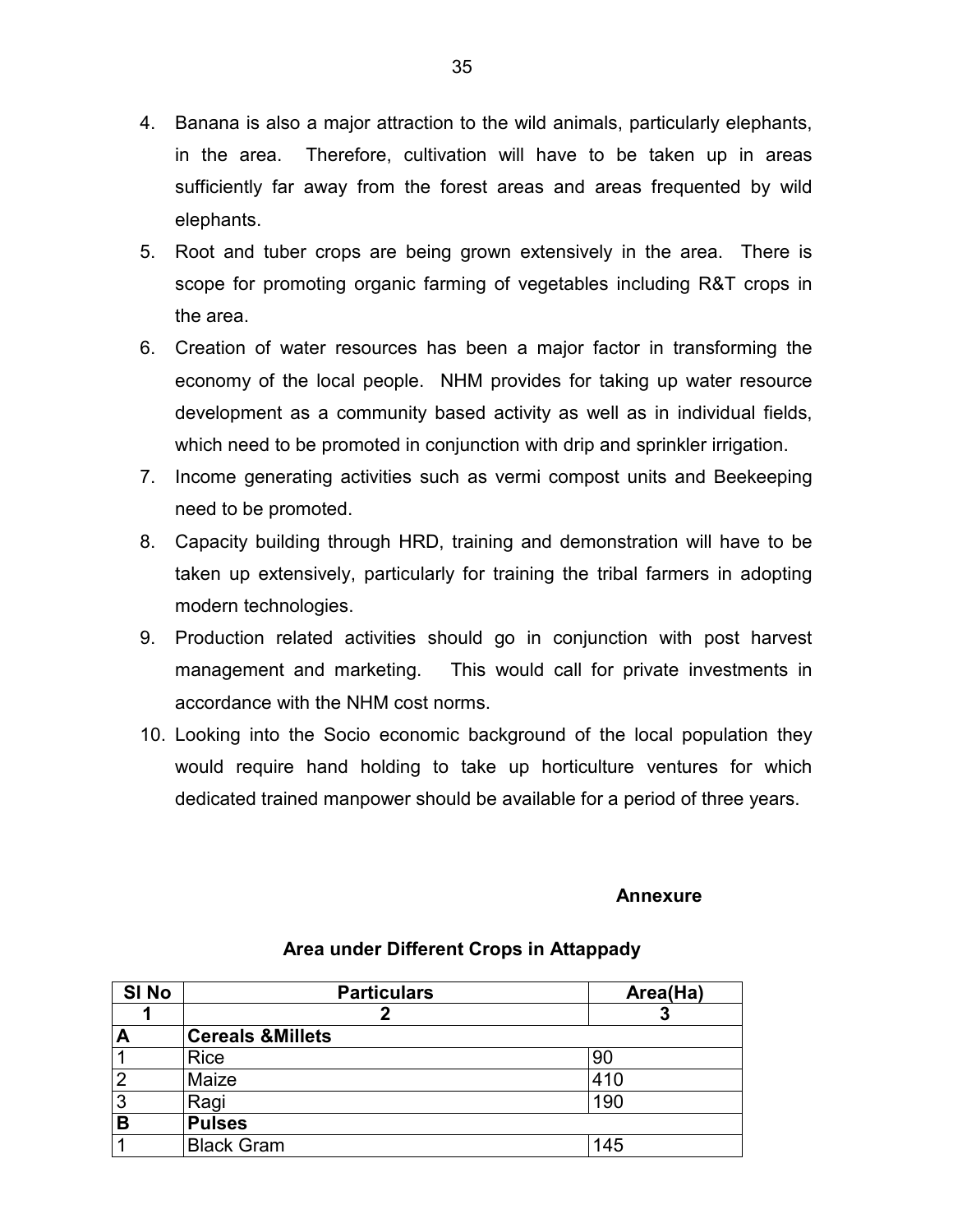| $\overline{2}$          | Ciwpea                           | 405            |
|-------------------------|----------------------------------|----------------|
| 3                       | French Beans                     | 10             |
| 4                       | Green Gram                       | 20             |
| 5                       | <b>Green Peas</b>                | $\overline{2}$ |
| $\overline{6}$          | Horse Gram                       | 207            |
| $\overline{7}$          | <b>Red Gram</b>                  | 600            |
| 8                       | Soyabeans                        | 15             |
| $\overline{\textbf{c}}$ | <b>Tubers</b>                    |                |
| 1                       | Amorphophailus                   | 250            |
| $\overline{c}$          | Colocasia                        | 220            |
| $\overline{3}$          | Greater yam                      | 115            |
| 4                       | Lesser yam                       | 70             |
| 5                       | White yam                        | 30             |
| 6                       | Sweet potato                     | 15             |
| $\overline{7}$          | <b>Tapioca</b>                   | 385            |
| 8                       | Coleus                           | 90             |
| D                       | <b>Commercial Crop</b>           |                |
| 1                       | Cashew                           | 750            |
| $\overline{c}$          | Cotton                           | 230            |
| 3                       | Rubber                           | 70             |
| 4                       | Surgane                          | 35             |
| E                       | <b>Oil Seed Crops</b>            |                |
| 1                       | Coconut                          | 1580           |
| $\overline{c}$          | Groundnut                        | 395            |
| $\overline{3}$          | $\overline{O}$ il palm           | $\overline{2}$ |
| 4                       | Sesamum                          | 10             |
| F                       | <b>Spices &amp; Condiments</b>   |                |
| 1                       | Cardamom                         | 510            |
| $\overline{2}$          | Cinnamon                         | 175            |
| 3                       | Clove                            | 95             |
| 4                       | Vanilla                          | 76             |
| 5                       | Ginger                           | 675            |
| 6                       | Nutmeg                           | 177            |
| 7                       | Pepper                           | 1825           |
| 8                       | Turmeric                         | 355            |
| 9                       | Tamarind                         | 25             |
| G                       | <b>Beverages &amp;Stimulents</b> |                |
| $\mathbf 1$             | Areanut                          | 1335           |
| $\overline{2}$          | Cocoa                            | 490            |
| $\overline{3}$          | Cofee                            | 1153           |
| 4                       | Tea                              | 110            |
| $\overline{\mathbf{H}}$ | <b>Vegetables</b>                |                |
| 1                       | Amaranthus                       | 157            |
| $\overline{2}$          | Okra                             | 210            |
| 3                       | <b>Bitter ground</b>             | 140            |
| 4                       | Snake ground                     | 57             |
| $\overline{5}$          | Cucumber                         | 62             |
| 6                       | <b>Water Melon</b>               | 70             |